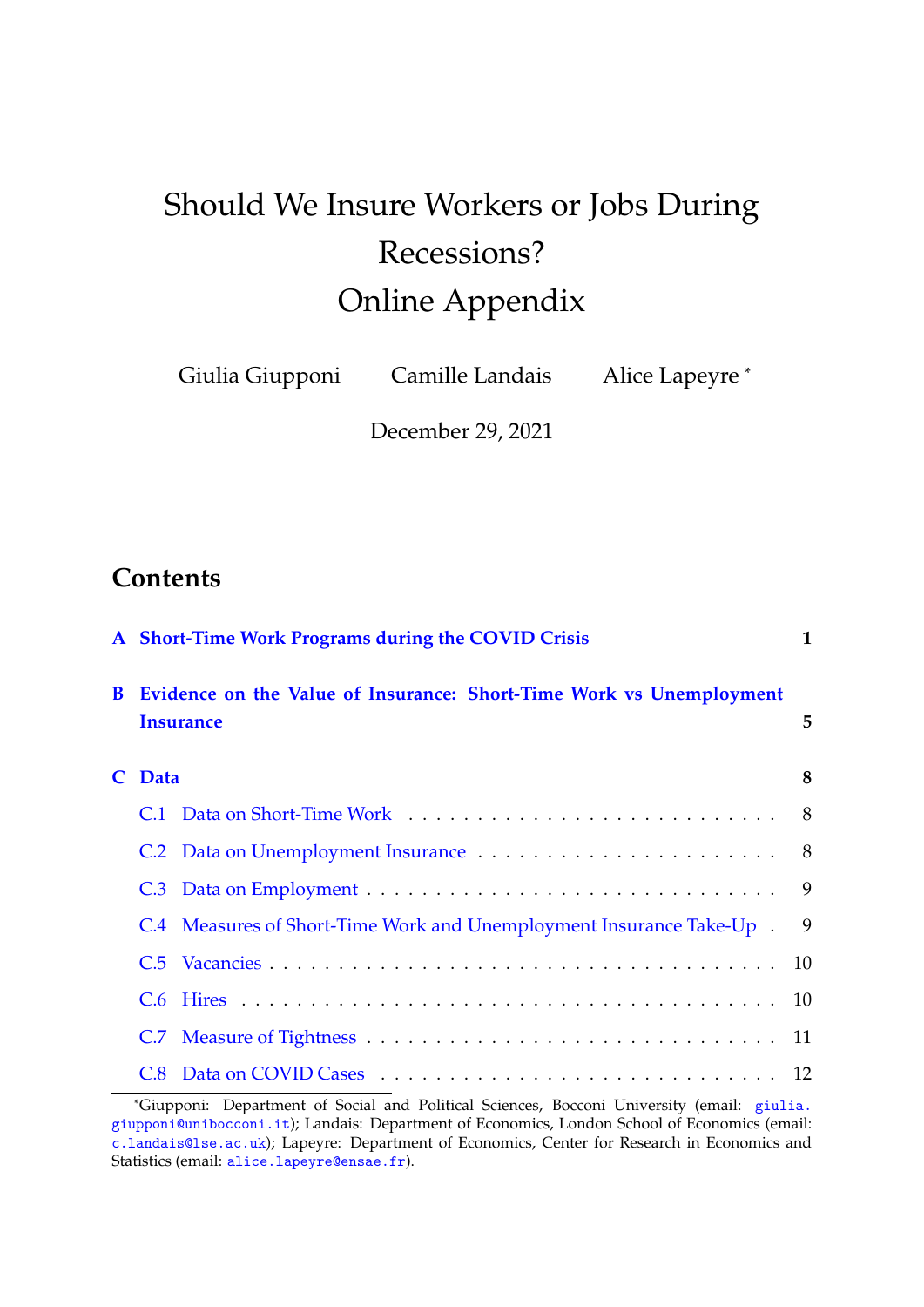| D Labor Market Tightness and the Effect of Public Policies |                                                                    |  |  |  |
|------------------------------------------------------------|--------------------------------------------------------------------|--|--|--|
|                                                            | D.1 Evolution of Labor Market Tightness during the COVID Crisis 13 |  |  |  |
|                                                            | D.2 Labor Market Tightness and Public Policies 20                  |  |  |  |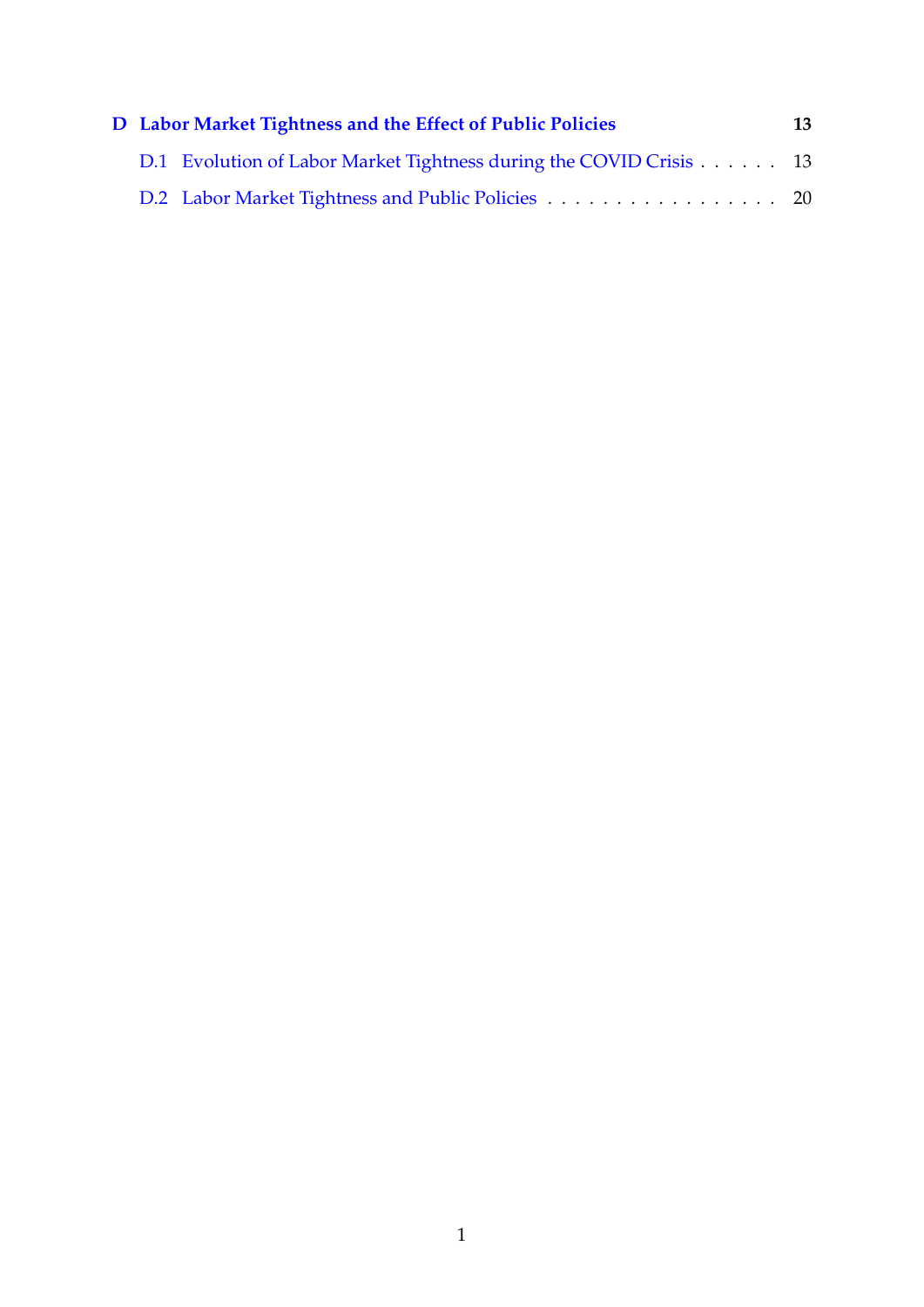## <span id="page-2-0"></span>**A Short-Time Work Programs during the COVID Crisis**

The majority of OECD countries had a short-time work program in place prior to the COVID crisis. At the onset of the crisis, several of those who did not have a scheme in place newly introduced it (e.g. Hungary and the United Kingdom), and most of those with existing short-time work schemes implemented measures to ensure rapid access to and wide take-up of the program. Such measures broadly consisted in (i) easing access, (ii) extending coverage, and (iii) increasing generosity. Combinations of such measures have been necessary for short-time work schemes to work swiftly and effectively [\[Giupponi and Landais,](#page-24-0) [2020a\]](#page-24-0).

To facilitate access, several countries have streamlined the application and authorization phases. For example, countries such as Belgium, the Czech Republic, France, Italy, and Spain allowed firms to apply by simply invoking the health crisis as motive (rather than having to provide proof of economic need). Restrictions to minimum and maximum reductions in working time have also been eased. For example, before COVID, German firms could apply for short-time work only if at least 30% of their workforce would be subject to a reduction in hours. This threshold has been lowered to 10%. In the UK, the newly introduced Coronavirus Job Retention Scheme initially granted the subsidy for hours not worked only for employees with 100% hours reductions. From July 1, 2020 reduction of hours below 100% started to be subsidized.

Coverage has been extended both on the firm side and on the worker side. Italy, where short-time work eligibility was traditionally limited to firms with more than 15 employees and operating in certain sectors of the economy (mainly manufacturing and construction), extended the scheme to all sectors and firm sizes. On the worker side, eligibility has been extended to workers on temporary or non-standard work arrangements, and in some cases even the self-employed. Finally, many countries have increased the generosity of the program through higher replacement rates, lower costs to the firm and longer program durations.

Online Appendix Table [A1](#page-3-0) provides an overview of short-time work-related measures that have been adopted in selected European countries and the US in response to the pandemic shock. See [Scarpetta et al.](#page-24-1) [\[2020\]](#page-24-1) for a more detailed discussion.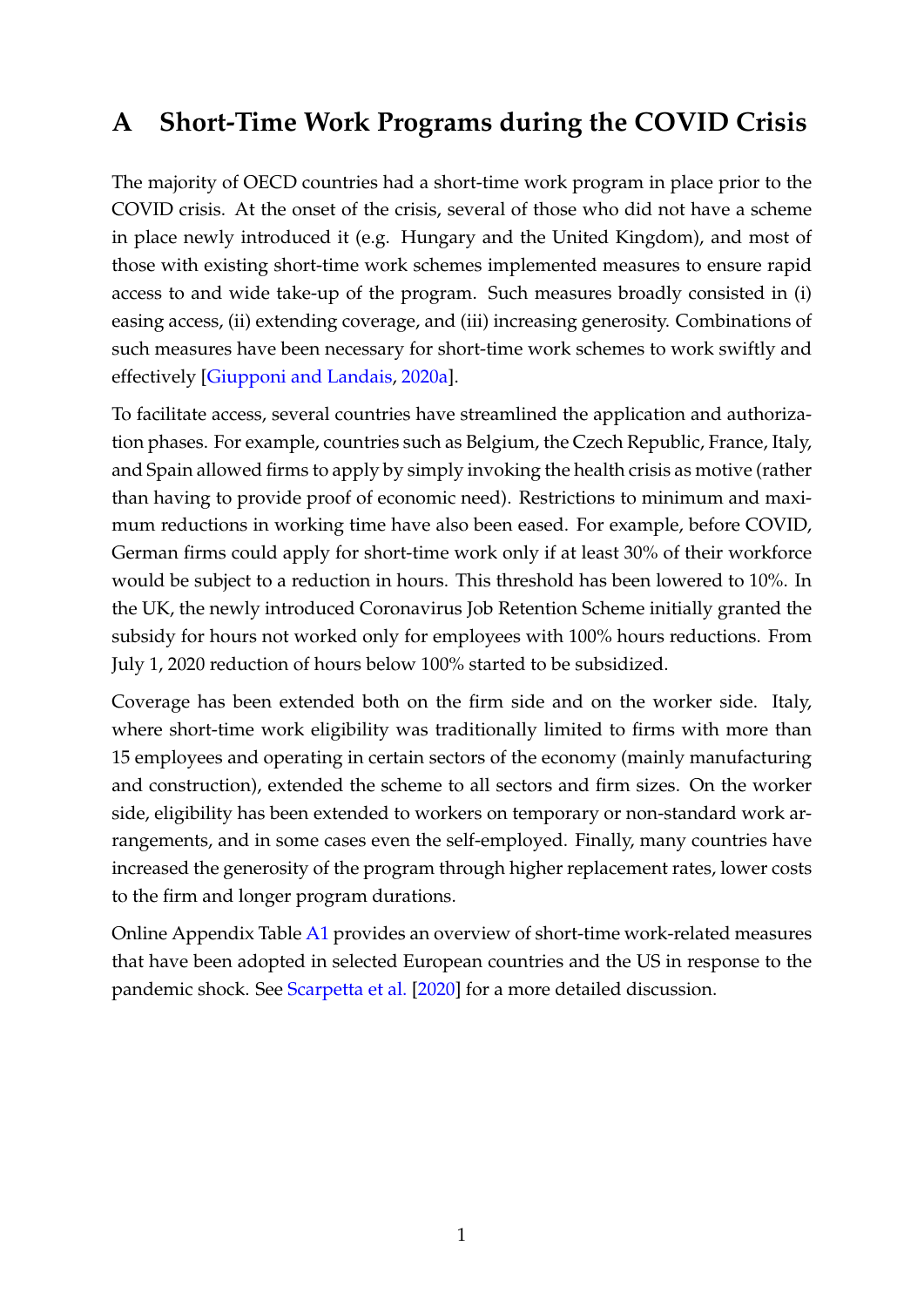| Country (Program)                      | <b>Facilitating Access</b>                                                                                                                                                   | <b>Extending Coverage</b>                                                                                                                | <b>Increasing Generosity</b>                                                                                                                                                                                      |  |
|----------------------------------------|------------------------------------------------------------------------------------------------------------------------------------------------------------------------------|------------------------------------------------------------------------------------------------------------------------------------------|-------------------------------------------------------------------------------------------------------------------------------------------------------------------------------------------------------------------|--|
| France (Activité Par-<br>tielle)       | Firms can invoke the<br>health crisis as a "force<br>majeure" to use short-<br>time work.                                                                                    | All employees with a<br>contract (whether per-<br>manent or temporary)<br>are eligible.                                                  | The maximum dura-<br>tion of the scheme is<br>extended from 6 to 12<br>months.                                                                                                                                    |  |
|                                        | Firms<br>apply<br>can<br>retroactively.                                                                                                                                      |                                                                                                                                          | The subsidy is 70% of<br>gross wage, subject to<br>a cap.                                                                                                                                                         |  |
|                                        | Authorizations<br>are<br>deemed granted in the<br>absence of response<br>the<br>Ministry<br>from<br>of Labor within two<br>working days.                                     |                                                                                                                                          | Most employers do not<br>bear any cost for hours<br>not worked.                                                                                                                                                   |  |
| Germany (Kurzarbeit)                   | Firms can apply if 10%<br>of their workforce is<br>subject to reduction<br>of hours, compared to<br>30% before.                                                              | The subsidy, which<br>normally covers per-<br>manent and temporary<br>contracts, and appren-<br>tices, is extended to<br>agency workers. | The<br>reimbursement<br>rate of social insurance<br>contributions paid by<br>the employer for hours<br>not worked increases<br>from 50% to 100%.                                                                  |  |
|                                        |                                                                                                                                                                              |                                                                                                                                          | The statutory replace-<br>ment rate for lost earn-<br>ings is raised to 70%<br>from the fourth month<br>and 80% from the sev-<br>enth month onwards<br>(respectively, 77% and<br>87% for those with<br>children). |  |
|                                        |                                                                                                                                                                              |                                                                                                                                          | Restrictions on taking<br>another job while on<br>short-time work are<br>lifted.                                                                                                                                  |  |
| Italy (Cassa Integrazione<br>Guadagni) | Firms of any size and<br>from all sectors can ap-<br>ply.                                                                                                                    |                                                                                                                                          | Employers do not bear<br>any cost for hours not<br>worked.                                                                                                                                                        |  |
|                                        | Firms are no longer<br>required to provide<br>evidence of economic<br>need and can simply<br>declare that they have<br>been negatively af-<br>fected by the COVID<br>crisis. |                                                                                                                                          |                                                                                                                                                                                                                   |  |

<span id="page-3-0"></span>Table A1: SHORT-TIME WORK MEASURES ADOPTED DURING COVID IN SELECTED OECD COUNTRIES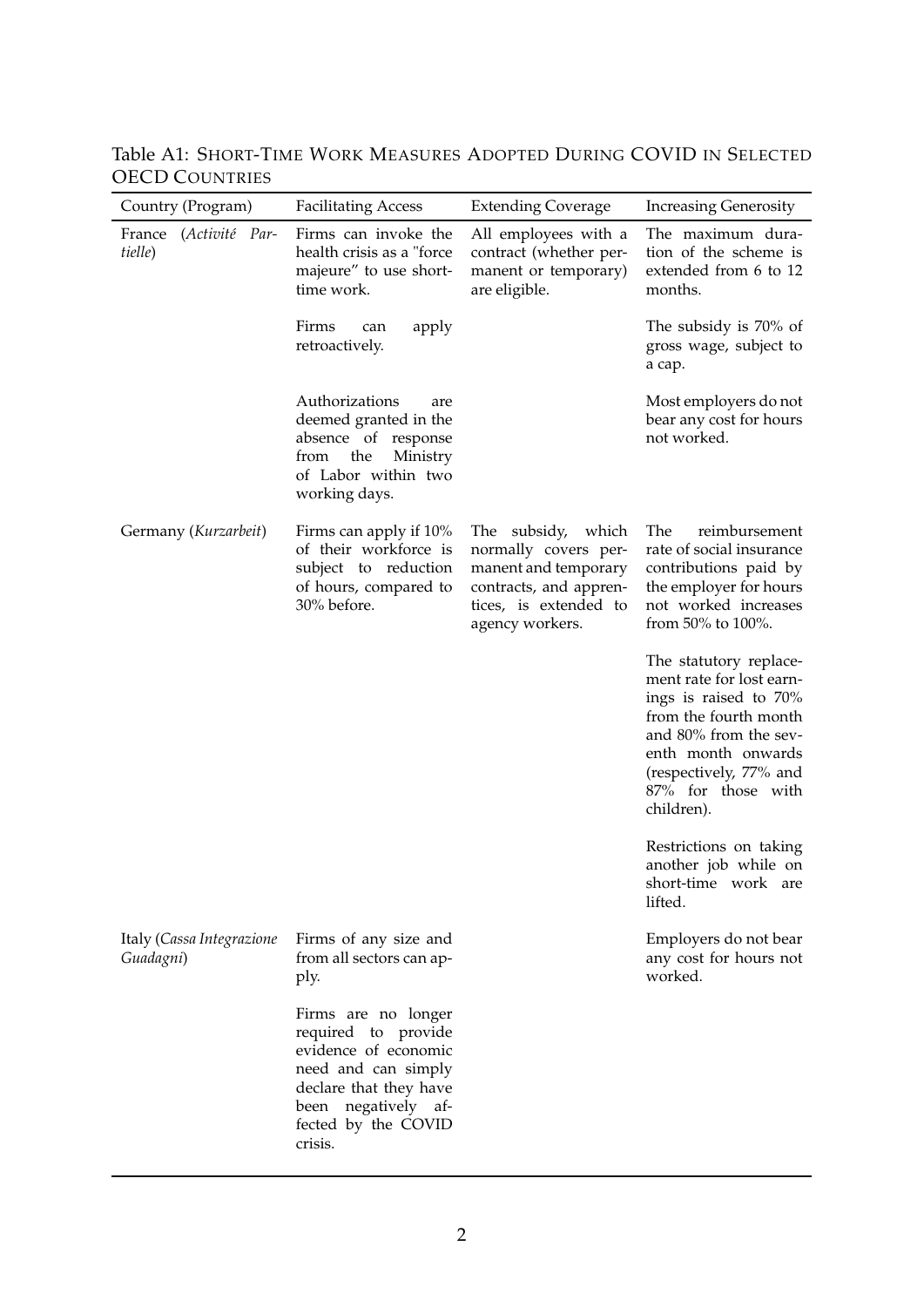| Country<br>Name)                             | (Program       | <b>Facilitating Access</b>                                                                                                                                                                                             | <b>Extending Coverage</b>                                   | <b>Increasing Generosity</b>                                                                                                                                                                                                                                              |
|----------------------------------------------|----------------|------------------------------------------------------------------------------------------------------------------------------------------------------------------------------------------------------------------------|-------------------------------------------------------------|---------------------------------------------------------------------------------------------------------------------------------------------------------------------------------------------------------------------------------------------------------------------------|
| Italy (Cassa Integrazione<br>Guadagni) cont. |                | Applications can be<br>filed retroactively up<br>to four months after<br>the reduction in hours.                                                                                                                       |                                                             |                                                                                                                                                                                                                                                                           |
| United<br>(Coronavirus<br>Retention Scheme)  | Kingdom<br>Job | The scheme was an-<br>nounced<br>March<br>on<br>20,<br>2020,<br>and was<br>initially intended to<br>run between March 1,<br>2020 and May 31, 2020.<br>However, it was sub-<br>sequently extended on<br>various rounds. | The scheme is open to<br>all UK employers and<br>employees. | Employees on short-<br>time work are entitled<br>to no less than 80% of<br>their usual monthly<br>wage for unworked<br>hours, up to a cap of<br>£2,500 a month.                                                                                                           |
|                                              |                | Initially, the subsidy<br>only<br>granted<br>was<br>for employees with<br>100%<br>hours<br>reduc-<br>From July 1,<br>tions.<br>2020 hours reductions<br>under 100% are also<br>subsidized.                             |                                                             | Employers can apply<br>for a grant that cov-<br>ers short-time<br>work<br>employees'<br>usual<br>monthly wage costs<br>for unworked hours,<br>up to a cap of $£2,500$<br>per month up to 30<br>June 2021. From July<br>1, 2021 the level of the<br>grant will be reduced. |
|                                              |                |                                                                                                                                                                                                                        |                                                             | Employers are respon-<br>sible for employer na-<br>tional insurance con-<br>tributions and mini-<br>mum automatic enrol-<br>ment employer pen-<br>sion contributions.                                                                                                     |
| United States (Short-<br>Time Compensation)  |                | Under the CARES Act,<br>the federal govern-<br>ment provides up to<br>\$100 million in grants<br>to states to implement,<br>improve and pro-<br>mote short-time work<br>programs.                                      |                                                             | Under<br>the CARES<br>Act, states that have<br>short-time work com-<br>pensation<br>programs<br>can have short-time<br>work benefits 100%<br>federally<br>financed<br>for up to 26 weeks<br>through the end of<br>2020.                                                   |
|                                              |                |                                                                                                                                                                                                                        |                                                             | states without<br>For<br>existing programs, the<br>federal government<br>temporarily finances<br>50% of<br>short-time<br>work benefits<br>and<br>up to 100% of addi-<br>tional administrative<br>incurred<br>expenses                                                     |

through the implementation of the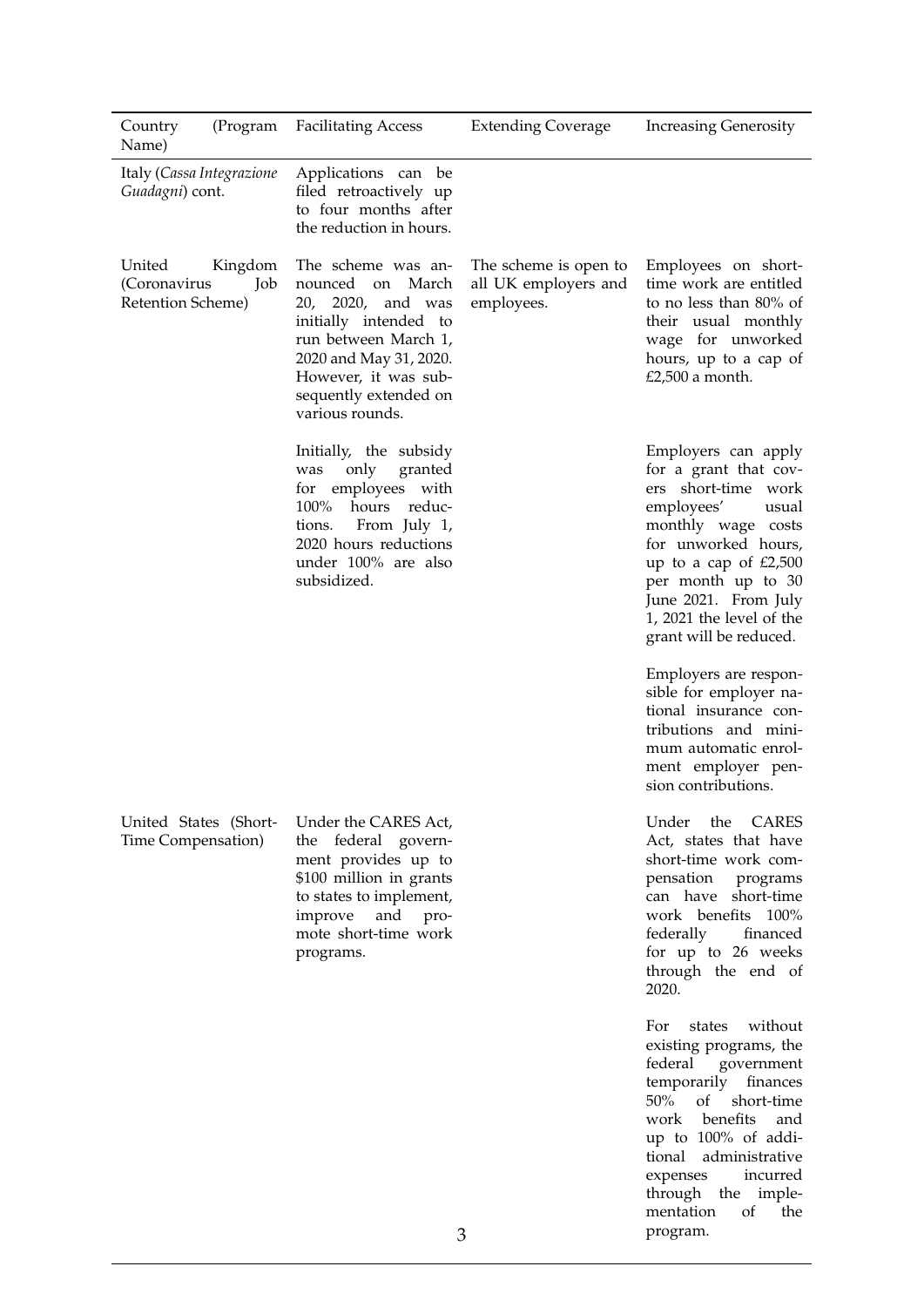| Country<br>Name) | (Program            | <b>Facilitating Access</b> | <b>Extending Coverage</b> | <b>Increasing Generosity</b>                                                                                                                                                                                                              |
|------------------|---------------------|----------------------------|---------------------------|-------------------------------------------------------------------------------------------------------------------------------------------------------------------------------------------------------------------------------------------|
| pensation) cont. | US (Short-Time Com- |                            |                           | Employees<br>that are<br>covered by a short-<br>time work program<br>receive, in addition to<br>their short-time work<br>benefit, the additional<br>Pandemic<br>Federal<br>Unemployment Com-<br>pensation (FPUC) \$600<br>weekly payment. |

**Source:** [Scarpetta et al.](#page-24-1) [\[2020\]](#page-24-1).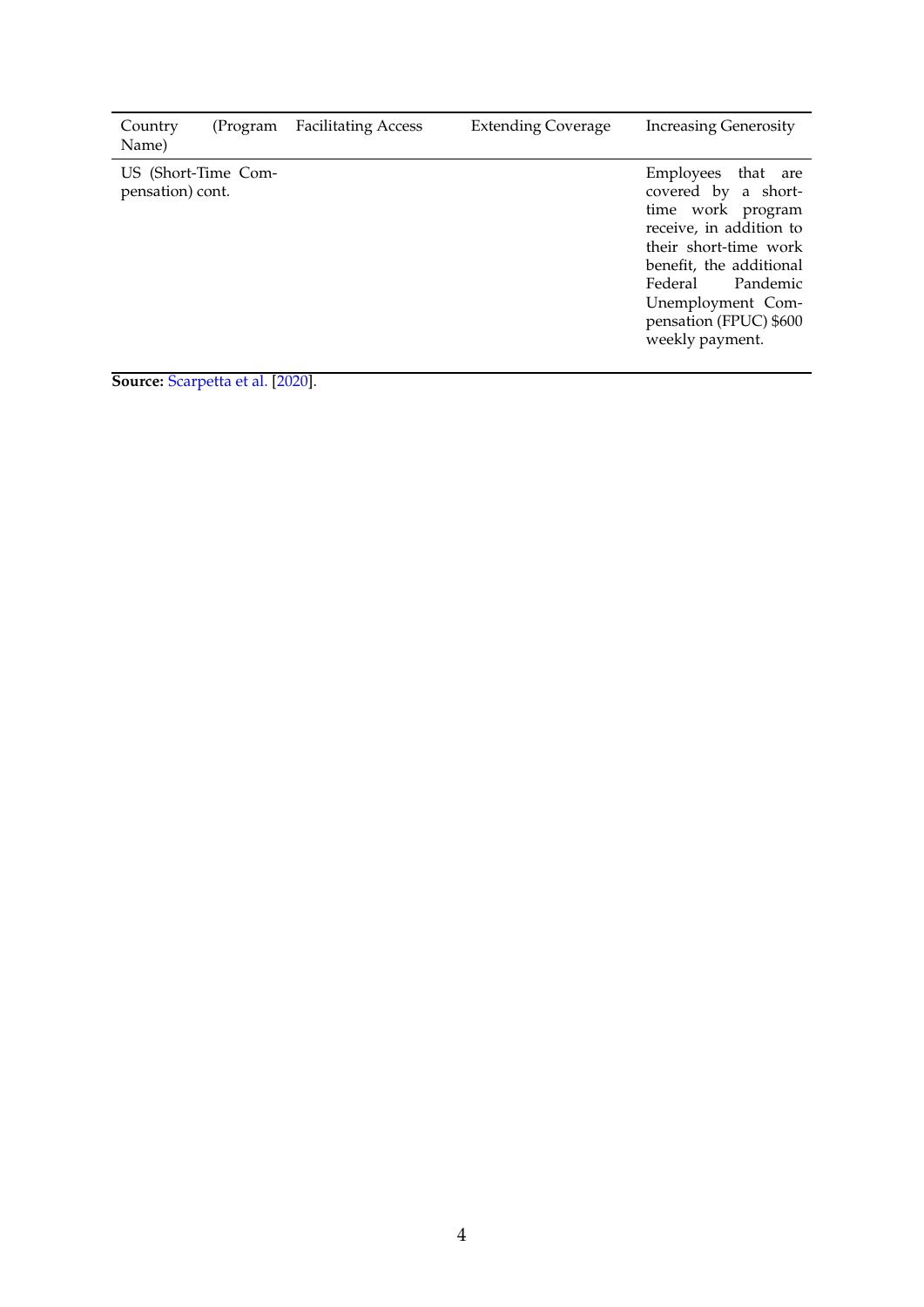## <span id="page-6-0"></span>**B Evidence on the Value of Insurance: Short-Time Work vs Unemployment Insurance**

The relative value of short-time work vs unemployment insurance can be inferred from the relative magnitude of the marginal utility of consumption of individuals on short-time work and on unemployment insurance. Whilst we do not have direct measures of consumption for the two groups, we can gain insight on their relative marginal utility by looking at the characteristics of individuals who end up being on short-time work or unemployed.

To this end, we exploit newly collected data from the High-Frequency Online Personal Panel Survey (HOPP), a longitudinal survey launched by the German Institute for Employment Research. The HOPP survey is based on a random sample of individuals drawn from the administrative data of the Federal Employment Agency in Germany.<sup>[1](#page-6-1)</sup> The survey started in May 2020 with the goal of assessing the evolution of individual socio-economic conditions in Germany during the COVID pandemic. At the time of writing, seven waves of the survey have been conducted since May 2020, at monthly frequency between May and August 2020, and every two months between September 2020 and February 2021. See [Haas et al.](#page-24-2) [\[2021\]](#page-24-2) for more details on the survey design. Online Appendix Table [B1](#page-8-0) reports the sample average of a set of individual characteristics for workers that are employed (though not on short-time work) in column (1), on short-time work in column (2) and unemployed in column (3). Columns (4)-(6) report the p-value of the test of difference in means between employed and on shorttime work in column (4), employed and unemployed in column (5), and on short-time work and unemployed in column (6).

By comparing the demographic characteristics of individuals in the three labor market statuses, we observe that individuals on short-time work and unemployment are significantly less likely to be female (approximately 43% are women as compared to 51 among those employed). The age composition of those employed and on shorttime work is not too dissimilar, while the unemployed tend to be significantly overrepresented among the youngest (aged 18-34) and oldest (aged 55+) age categories. Being in those age groups tends to be associated with fewer sources of insurance in the face of labor market shocks (e.g. formal insurance, savings or a partner for those aged 18 to 34, and labor market opportunities for those over 55 years-old), as compared to prime-age individuals.

Unemployed individuals are the least likely to have a partner, and – if they have one – the most likely to have their partner not working. Those on short-time work tend to

<span id="page-6-1"></span> $1$ The administrative records cover all labor market participants except civil servants and the selfemployed.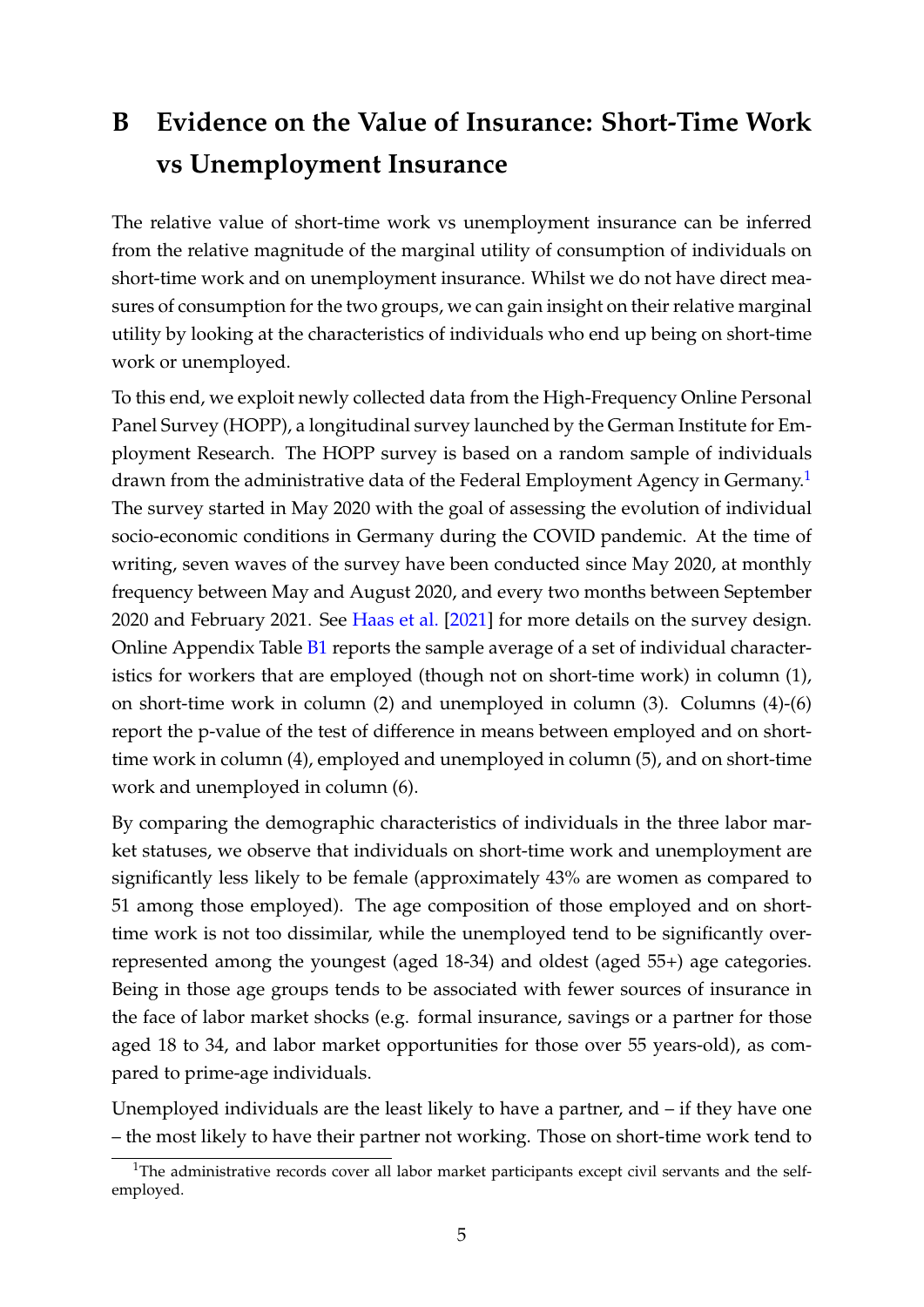be more similar to those employed along those two dimensions, but are nonetheless significantly less likely to have a partner. Similar patterns emerge if we consider total monthly household income in the three groups. This evidence suggests that – absent formal insurance – the unemployed, and to a lesser extent, those on short-time work would not have access to self-insurance through either an added worker effect (i.e. their partner's labor supply) or savings.

Differences in demographic characteristics indicate that there is sorting into shorttime work and unemployment with respect to dimensions that are associated with the ability to cushion labor market shocks through one's own means. As such, the unemployed appear to be more likely to have higher marginal utilities, and hence higher values of insurance, than those on short-time work, who – in turn – have higher marginal utilities than those employed. This suggests that both short-time work and unemployment insurance have insurance value, though this is likely larger for unemployment insurance. This conjecture is further corroborated by evidence on the marginal propensity to consume of the three groups. When asked what fraction of a lump-sum equivalent to their household monthly income they would spend within a month of receiving it, those employed answer 32%, those on short-time work 33% and those unemployed 39%. Finally, there is substantial variation in life satisfaction (measured on a scale from 1 to 10) across the three groups.

The value of insurance is a direct function not only of the availability of self-insurance options, but also of the size of the consumption (or income) shock experienced upon transitioning to the bad state. The HOPP data offer some insight on the relative drop in household income and hours worked (a proxy of an individual's earnings capacity) between the employed and the short-time work/unemployed states. We evaluate the change in household income bracket and the change in hours worked among individuals who transition from employment to short-time work (E to S) and from employment to unemployment (E to U) over subsequent waves.<sup>[2](#page-7-0)</sup> Transitioning from employment to unemployment is associated with a household income bracket change of 0.16, which is approximately equivalent to  $\epsilon$ 150 per month. No change is associ-ated with transitioning from employment to short-time work.<sup>[3](#page-7-1)</sup> The drop in hours is approximately 31 hours per week for E-to-U transitions, substantially larger than the 7 hour drop associated with E-to-S transitions.<sup>[4](#page-7-2)</sup>

<span id="page-7-0"></span><sup>&</sup>lt;sup>2</sup>There is a total of 218 individuals transitioning from employment to short-time work, and 49 from employment to unemployment.

<span id="page-7-1"></span> $3$ The difference between the E-to-S and E-to-U change is statistically significant at 5%.

<span id="page-7-2"></span><sup>&</sup>lt;sup>4</sup>The difference between the E-to-S and E-to-U change is statistically significant at 0.1%.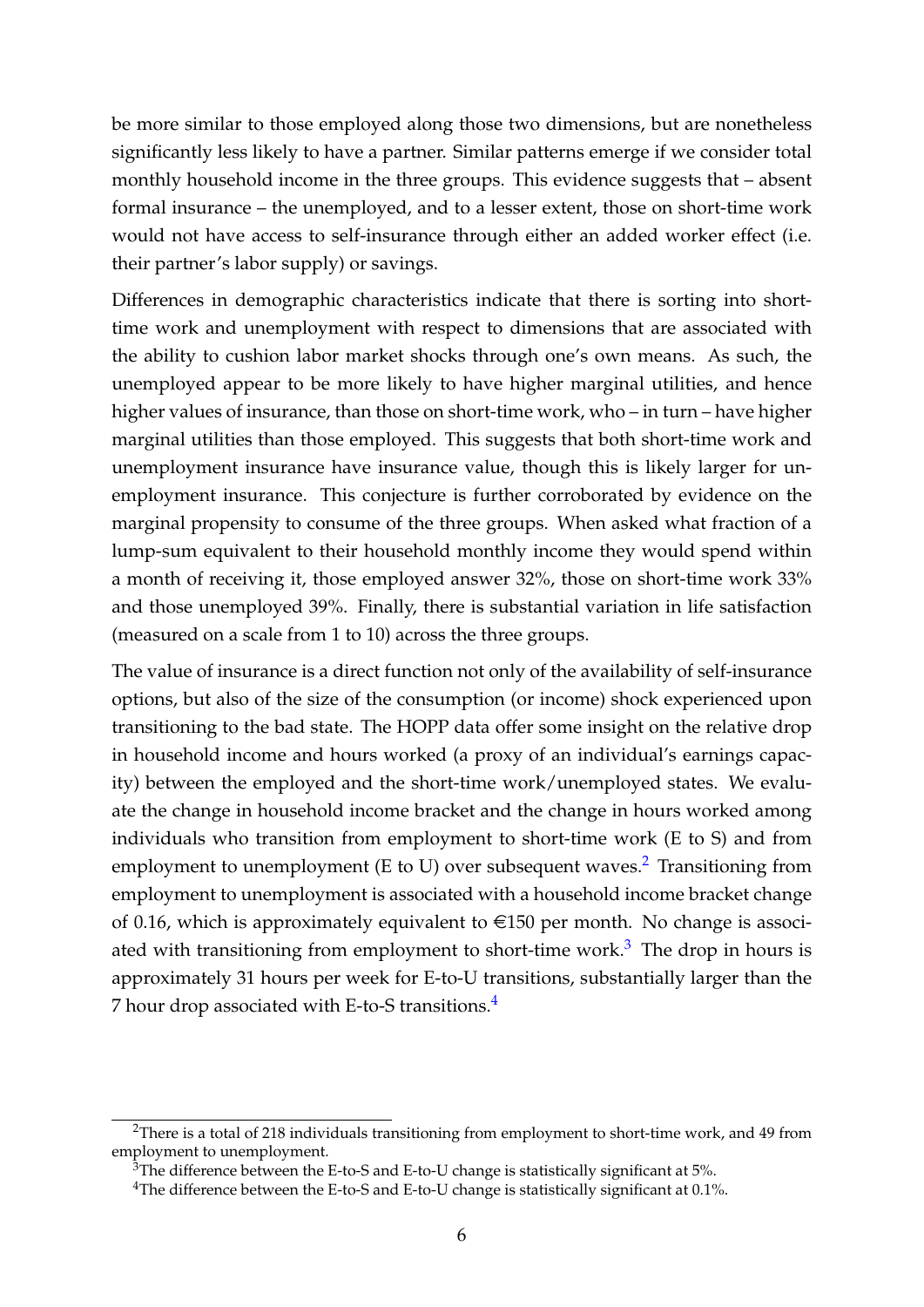|                                   | Employed | Short-Time<br>Work | Unemployed | P-value of difference |              |              |
|-----------------------------------|----------|--------------------|------------|-----------------------|--------------|--------------|
|                                   | (1)      | (2)                | (3)        | $E-S$<br>(4)          | $E-U$<br>(5) | $S-U$<br>(6) |
|                                   |          |                    |            |                       |              |              |
| Female                            | 0.512    | 0.426              | 0.428      | 0.000                 | 0.000        | 0.923        |
| Age 18-34                         | 0.223    | 0.211              | 0.245      | 0.199                 | 0.079        | 0.024        |
| Age 35-54                         | 0.511    | 0.520              | 0.355      | 0.438                 | 0.000        | 0.000        |
| Age 55+                           | 0.266    | 0.269              | 0.400      | 0.743                 | 0.000        | 0.000        |
| University degree (incl. applied) | 0.453    | 0.323              | 0.301      | 0.000                 | 0.000        | 0.198        |
| Has partner                       | 0.711    | 0.684              | 0.490      | 0.006                 | 0.000        | 0.000        |
| Partner not working               | 0.168    | 0.168              | 0.343      | 0.997                 | 0.000        | 0.000        |
| Monthly household income          | 4,246    | 3,637              | 2,107      | 0.000                 | 0.000        | 0.000        |
| <b>MPC</b>                        | 0.323    | 0.334              | 0.389      | 0.041                 | 0.000        | 0.000        |
| Life satisfaction (scale 1-10)    | 8.036    | 7.572              | 6.409      | 0.000                 | 0.000        | 0.000        |
| Obs.                              | 21,475   | 2,291              | 1,080      |                       |              |              |

#### <span id="page-8-0"></span>Table B1: CHARACTERISTICS OF WORKERS IN EMPLOYMENT, SHORT-TIME WORK AND UNEMPLOYMENT

**Notes:** The table reports the sample average of a set of individual characteristics for workers that are employed and not on short-time work in column (1), on short-time work in column (2) and unemployed in column (3). Columns (4)-(6) report the p-value of the difference in means between employed and on short-time work in column (4), employed and unemployed in column (5), and on short-time work and unemployed in column (6). In the underlying survey data, monthly household income is recorded in bins. From the binned data, we estimate the mean and standard deviation for each group of individuals using a robust Pareto midpoint estimator [\[Von Hippel et al.,](#page-24-3) [2017\]](#page-24-3). The table is based on waves 3-7 of the HOPP panel survey [\[Haas et al.,](#page-24-2) [2021\]](#page-24-2). Questions on life satisfaction have not been included in wave 6 of the survey, hence the statistics for this variable are based on waves 3-5 and 7 (the number of observations being 16,802, 1,897 and 867, respectively).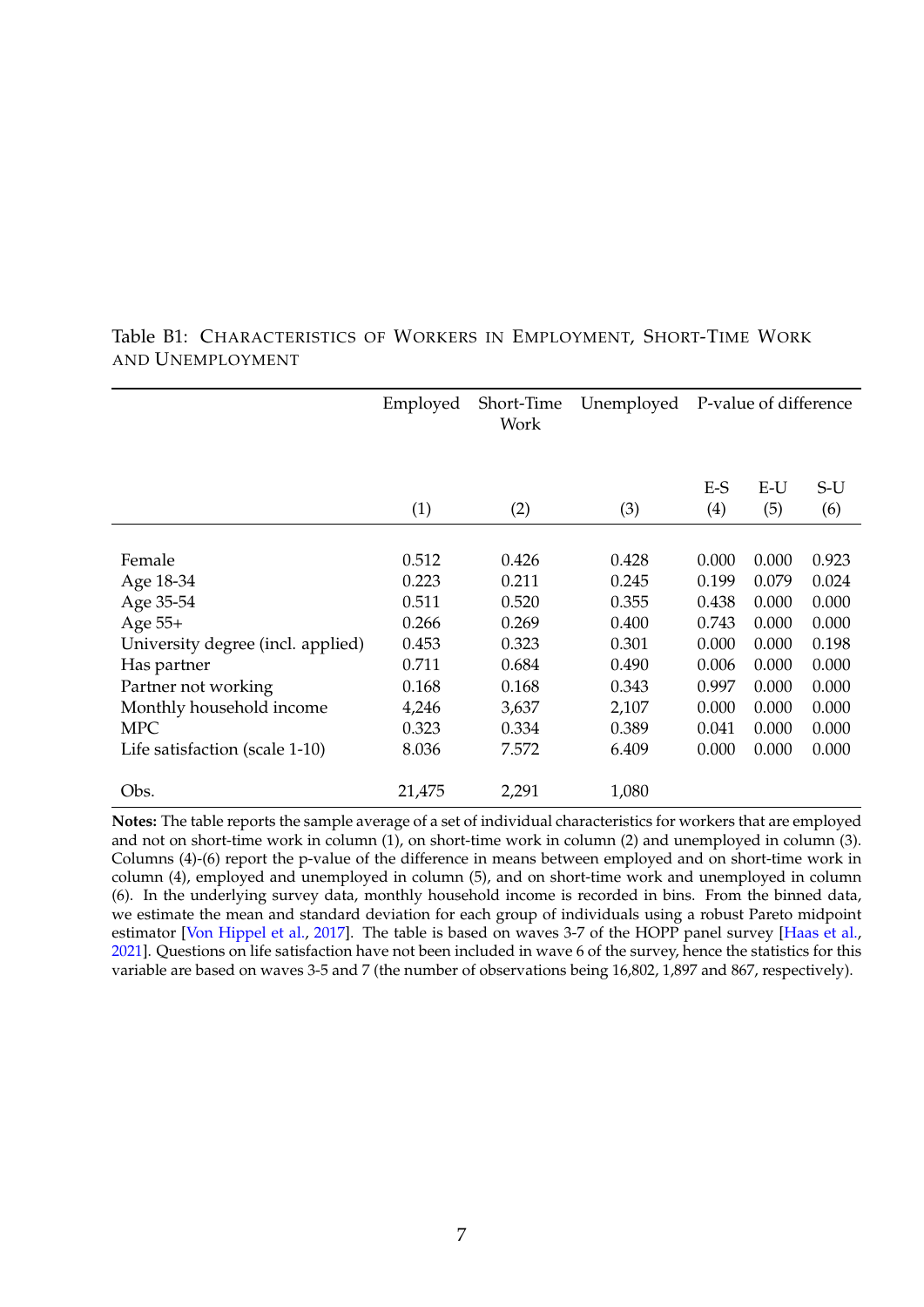### <span id="page-9-0"></span>**C Data**

#### <span id="page-9-1"></span>**C.1 Data on Short-Time Work**

We collect administrative data on the number of workers on short-time work at the monthly level for the period from January 2005 to December 2019 for France, Germany, Italy and the US. Data are sourced from national administrative authorities and statistical agencies. Data for France come from the French Ministry of Labor,<sup>[5](#page-9-3)</sup> for Ger-many from the German Federal Employment Agency,<sup>[6](#page-9-4)</sup> for Italy from the Social Secu-rity Administration,<sup>[7](#page-9-5)</sup> and for the US from the Department of Labor.<sup>[8](#page-9-6)</sup> For the period from January to June 2021, monthly data on short-time work have been provided by the OECD Directorate for Employment, Labour and Social Affairs [\[OECD,](#page-24-4) [Forthcom](#page-24-4)[ing\]](#page-24-4). The OECD data cover 32 of the 37 members of the OECD: Austria, Australia, Belgium, Canada, Chile, Czech Republic, Denmark, Estonia, Finland, France, Germany, Greece, Hungary, Ireland, Italy, Japan, Korea, Latvia, Lithuania, the Netherlands, New Zealand, Norway, Poland, Portugal, Slovak Republic, Slovenia, Spain, Sweden, Switzerland, Turkey, the UK and the US.

For France, data on short-time work start from January 2008, when the program was introduced, and are not available between January 2017 and February 2020, due to a break in the series. Prior to 2020, Italian data on short-time work usage are recorded in terms of authorized hours of short-time work rather than employees on short-time work. In order to obtain an estimate of the number of individuals on short-time work, we assume – based on estimates in [Giupponi and Landais](#page-24-5) [\[2020b\]](#page-24-5) – that 90% of authorized hours are used and that, while on short-time work, work hours are 35% of usual hours (assumed to be 40 per week).

#### <span id="page-9-2"></span>**C.2 Data on Unemployment Insurance**

We collect administrative data on the number of individuals on unemployment insurance at the monthly level for the period from January 2005 to December 2019 for Germany, France, Italy, the UK and the US. Data are sourced from national administrative authorities and statistical agencies. Data for France come from the French Ministry of Labor, for Germany from the German Federal Employment Agency, for Italy from the Social Security Administration, for the UK from the Office for National Statistics,<sup>[9](#page-9-7)</sup> and

<span id="page-9-3"></span><sup>5</sup><https://dares.travail-emploi.gouv.fr>

<span id="page-9-4"></span><sup>6</sup><https://statistik.arbeitsagentur.de>

<span id="page-9-5"></span><sup>7</sup><https://www.inps.it>

<span id="page-9-6"></span><sup>8</sup><https://oui.doleta.gov>

<span id="page-9-7"></span><sup>9</sup><https://www.nomisweb.co.uk>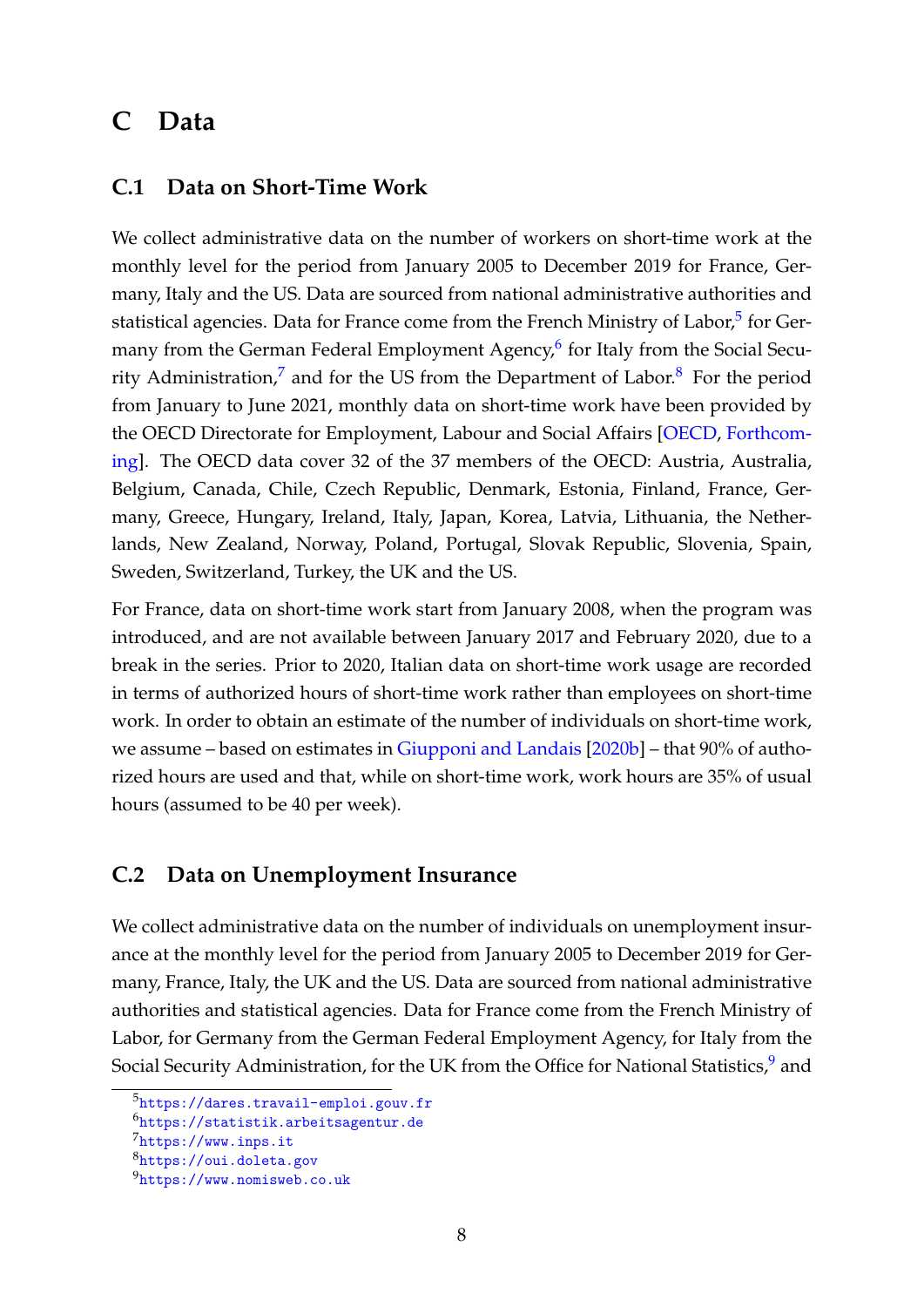for the US from the Department of Labor. For the period from January to June 2021, monthly data on unemployment insurance are sourced from the OECD Social Benefit Recipients Database.<sup>[10](#page-10-2)</sup> The OECD data cover 14 countries: Belgium, Chile, Denmark, France, Germany, Ireland, Italy, Korea, Poland, Spain, Sweden, Switzerland, the UK and the US. For our measure of unemployment insurance take-up, we consider only contributory unemployment insurance schemes for job-seekers among those reported in the OECD data.

For Italy, data on unemployment insurance is missing before January 2011, when the main unemployment insurance programs where introduced, and between February and December 2015, due to a break in the series.

#### <span id="page-10-0"></span>**C.3 Data on Employment**

Quarterly data on employment and the working age population are sourced from OECD Statistics.<sup>[11](#page-10-3)</sup>

## <span id="page-10-1"></span>**C.4 Measures of Short-Time Work and Unemployment Insurance Take-Up**

In this subsection, we provide a detailed illustration of the series reported in Panels A and B of Figure 1. Panel A reports the evolution of short-time work (dashed lines) and unemployment insurance (solid lines) take-up in Europe (red lines) and the US (blue lines). Short-time work and unemployment insurance take-up are computed as the number of individuals in the program in a given month as a percentage of the quarterly working age population. The series for Europe are a weighted average of the series for Germany, France, Italy and the UK, weighted by the working age population. Data sources are described in detail in Online Appendix [C.1](#page-9-1) and Online Appendix [C.2.](#page-9-2) For France, data on short-time work start from January 2008, when the program was introduced, and are not available between January 2017 and February 2020, due to a break in the series. For Italy, data on unemployment insurance is missing before January 2011, when the main unemployment insurance programs where introduced, and between February and December 2015, due to a break in the series. For the UK, data on short-time work start in March 2020, when the program started. We assume that take-up is zero for the months in which data is missing.

Panel B reports the evolution of the non-employment rate, i.e. one minus the employment rate (employed people as a percentage of the working age population). Quar-

<span id="page-10-2"></span> $10$ <https://www.oecd.org/social/social-benefit-recipients-database.htm>

<span id="page-10-3"></span><sup>11</sup><https://stats.oecd.org>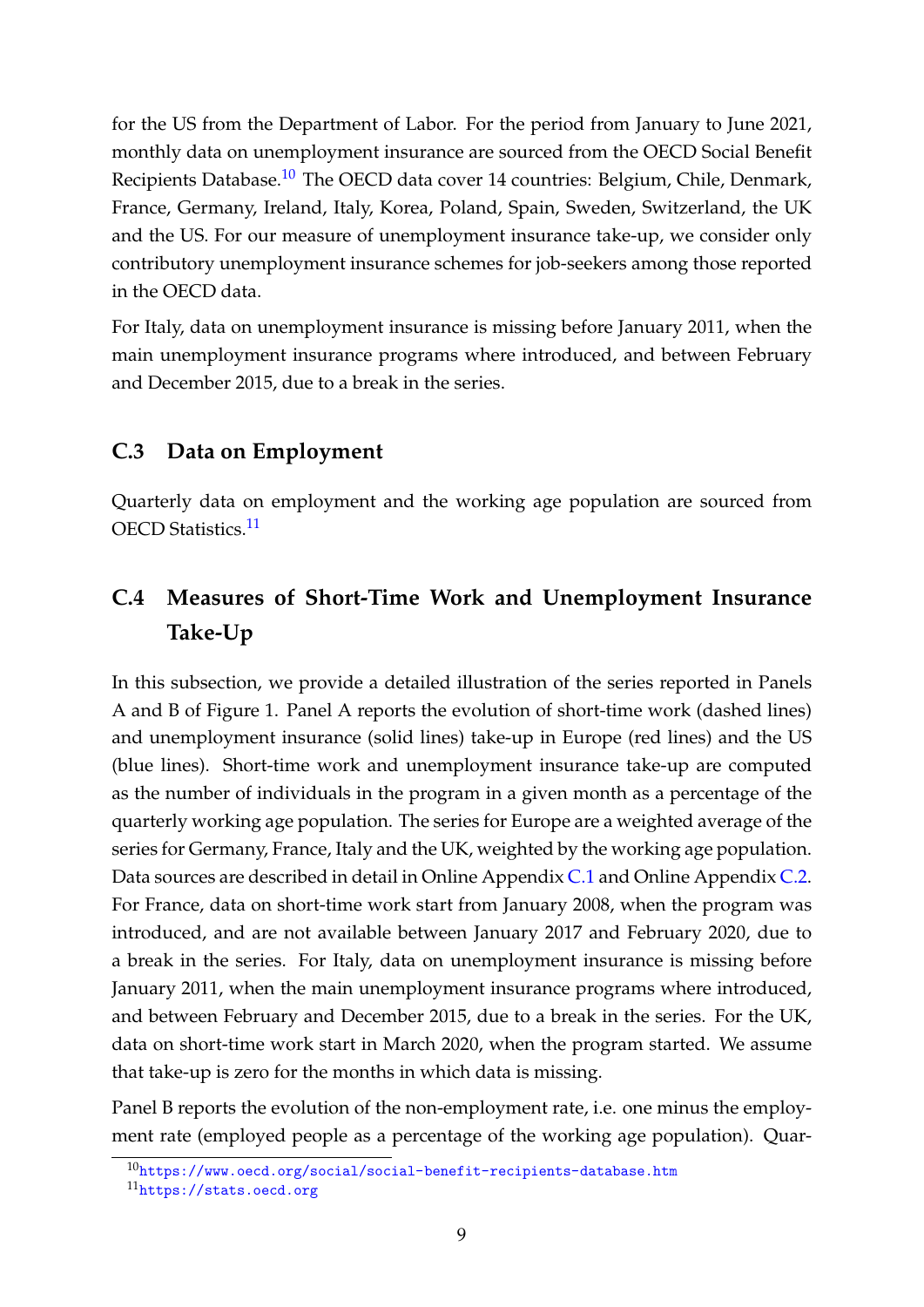terly data on the employment to population ratio are sourced from OECD (see Online Appendix [C.3\)](#page-10-0).

In both panels, the plotted series are moving averages of the raw series over the period up to June 2021. The moving average is based on twelve lagged terms, one forward term and uniform weights.

#### <span id="page-11-0"></span>**C.5 Vacancies**

We use surveys at the establishment level to retrieve information on vacancy postings. For the US, we use the Job Openings and Labor Turnover Survey (JOLTS) from the US Bureau of Labor Statistics  $(BLS)$ .<sup>[12](#page-11-2)</sup> This survey is conducted on a monthly basis on a sample of 16,000 establishments. For European countries, we use data from the Job Vacancy Statistics (JVS) provided by Eurostat.<sup>[13](#page-11-3)</sup> It covers all enterprises with one or more employees in each member state except in France where only units with 10 employees or more are surveyed. Both surveys rely on the same definition. A vacancy (Eurostat) or job opening (JOLTS) has to satisfy three requirements: (i) a paid post that is newly created, unoccupied, or about to become vacant, (ii) for which the employer is taking active steps to find a suitable candidate from outside the enterprise concerned, and (iii) which the employer intends to fill either immediately or within a specific period of time.[14](#page-11-4)

#### <span id="page-11-1"></span>**C.6 Hires**

For hires, we use an establishment survey for the US and a population survey for European countries. For the US, we use again JOLTS. Hires correspond to all additions to the payroll during the reference month.<sup>[15](#page-11-5)</sup> For European countries, information on hires is not available from an establishment survey. Instead, to retrieve information on hires, we turn to a population survey – the Labor Force Survey (LFS). Each month, individuals have to declare whether they are in employment and, if so, since when. Eurostat uses this information to retrieve the number of recent job starters. These correspond to individuals who report having started their employment in the last three

<span id="page-11-2"></span> $12$ Data for the US are at monthly frequency and have been aggregated at quarterly frequency, by taking the sum of monthly values over the quarter.

<span id="page-11-3"></span><sup>&</sup>lt;sup>13</sup>Surveys are conducted at the country level following guidelines defined at the European level. There are minor variations in terms of coverage across countries. However, as we plot time series or deviations with respect to a reference level, what matters most is consistency within countries over time.

<span id="page-11-4"></span><sup>&</sup>lt;sup>14</sup>For more details on the definition in the JOLTS see [https://www.bls.gov/news.release/jolts.](https://www.bls.gov/news.release/jolts.tn.htm) [tn.htm](https://www.bls.gov/news.release/jolts.tn.htm), and in the JVS [https://ec.europa.eu/eurostat/cache/metadata/en/jvs\\_esms.htm](https://ec.europa.eu/eurostat/cache/metadata/en/jvs_esms.htm).

<span id="page-11-5"></span><sup>&</sup>lt;sup>15</sup>See <https://www.bls.gov/news.release/jolts.tn.htm> for more details on the definition.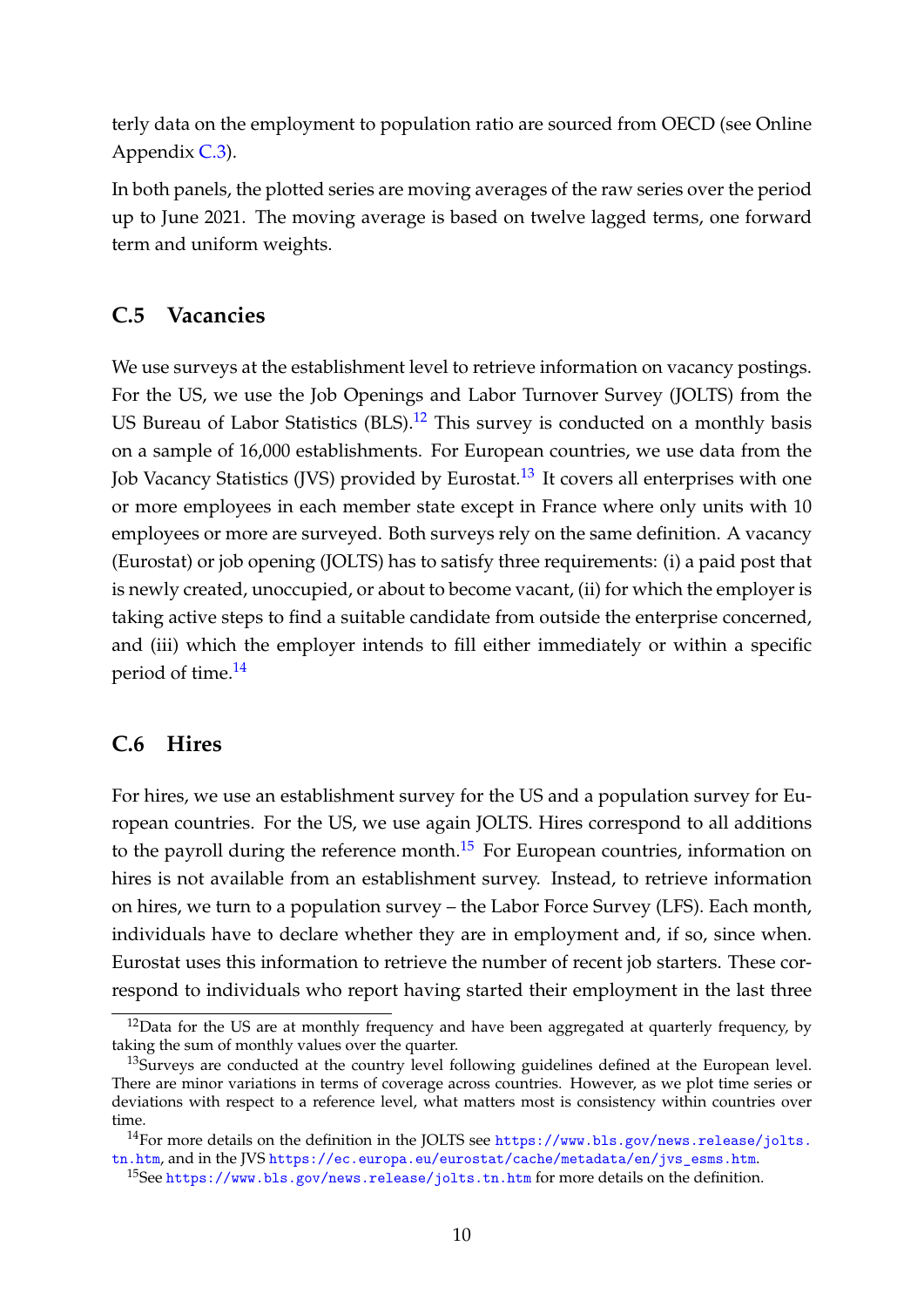months before the interview. Information on recent job starters is available for individuals aged 20 to 64 years old. The main downside of this proxy is that it allows at most one job transition per individual per quarter.

**Recalls in the US.** The definition of hires in JOLTS incorporates both newly hired and rehired employees.<sup>[16](#page-12-1)</sup> Recalls are situations in which individuals have been recalled to their previous job after a temporary interruption of their contract. Using empirical work from [Hall and Kudlyak](#page-24-6) [\[2021\]](#page-24-6), we produce a series of hires which excludes recalls. We document that most hires following the pandemic were in fact recalls. That is there has been little to no reallocation. To do so, we start from the series of [Hall and](#page-24-6) [Kudlyak](#page-24-6) [\[2021\]](#page-24-6). They work on micro-data from the Current Population Survey. For each individual, they have information on whether an unemployed worker considers herself as being on temporary layoff or not. Workers are considered on temporary layoff if they expect to return within six months to their previous employer or have been provided with a specific recall date. Otherwise, if they fulfil the job search criteria, they are considered unemployed. From this, they distinguish two types of unemployed workers: the recall unemployed – job losers on temporary layoff – and the jobless unemployed – all other unemployed workers. They derive the work-finding-rate of recall and jobless unemployed, that is the rate at which the unemployed transition into employment from one month to the next. Using this information, we estimate the number of recalls using the number of recall unemployed (*recall*) times their job-finding rate (*frecall*). Then, starting from total hires, we subtract inferred recalls to retrieve our series of hires without recalls. That is: *hires*<sub>*without recalls* = *hires* – *recall*  $\times$  *f*<sub>*recall*</sub>.</sub>

#### <span id="page-12-0"></span>**C.7 Measure of Tightness**

Labor market tightness is an indicator of the state of the labor market. It is defined as the ratio of search effort by firms to that of the unemployed. It captures how the demand and the supply side of the labor market compare. The number of job openings is used as a proxy for search effort on the firm side. The supply side is usually decomposed into the number of unemployed workers times the effort they exert in looking for a job. Labor market tightness (θ) is thus defined as  $θ = v/e · u$ , with *v* the number of vacancies, *u* the number of unemployed workers and *e* their search effort. The standard intuition is that in recessions there are more unemployed workers and less job openings so labor market tightness decreases, while in booms there are less unemployed workers and more job openings so labor market tightness is higher, making it more difficult for firms to hire workers.

<span id="page-12-1"></span><sup>16</sup>For more details, see the JOLTS documentation: [https://www.bls.gov/news.release/jolts.tn.](https://www.bls.gov/news.release/jolts.tn.htm) [htm](https://www.bls.gov/news.release/jolts.tn.htm).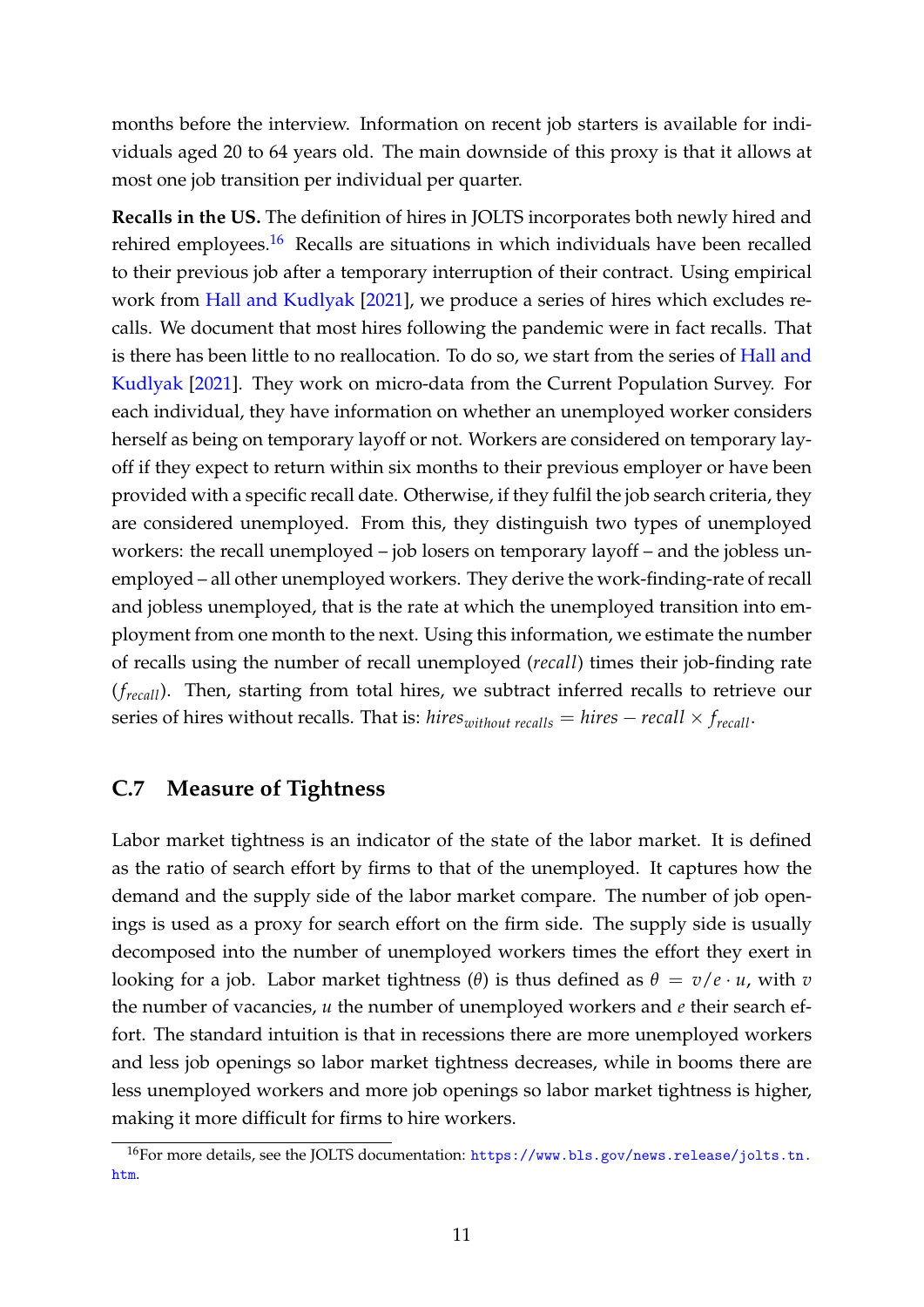In this paper, we provide a measure directly related to tightness. We define  $q(\theta)$  as the ratio of hires to vacancies.<sup>[17](#page-13-1)</sup> It corresponds to the probability to fill a vacancy per unit of time. This captures the outcome of search rather than the process. Variations in *q*(*θ*) should account for variations in *θ*. Indeed, if tightness increases – e.g. there is more search effort on the firm side *ceteris paribus* – then it should be the case that the vacancy-filling probability decreases. Thus, variations in  $q(\theta)$  should be negatively correlated with tightness (*θ*). The following section looks specifically at the evolution of  $q(\theta)$  over the very recent period – from 2019 onwards – in the US and a selected set of European countries.

#### <span id="page-13-0"></span>**C.8 Data on COVID Cases**

Data on COVID cases are sourced from the Johns Hopkins Coronavirus Resource Center, a continuously updated source of COVID data. The data are available at the country level and daily frequency since February 22, 2020. We aggregate the data at the quarterly level summing up daily new cases.

<span id="page-13-1"></span><sup>&</sup>lt;sup>17</sup>Data on hires and vacancies for the US are at monthly frequency. For  $q(\theta)$ , we aggregate the data at quarterly frequency by computing the average of monthly values over the quarter.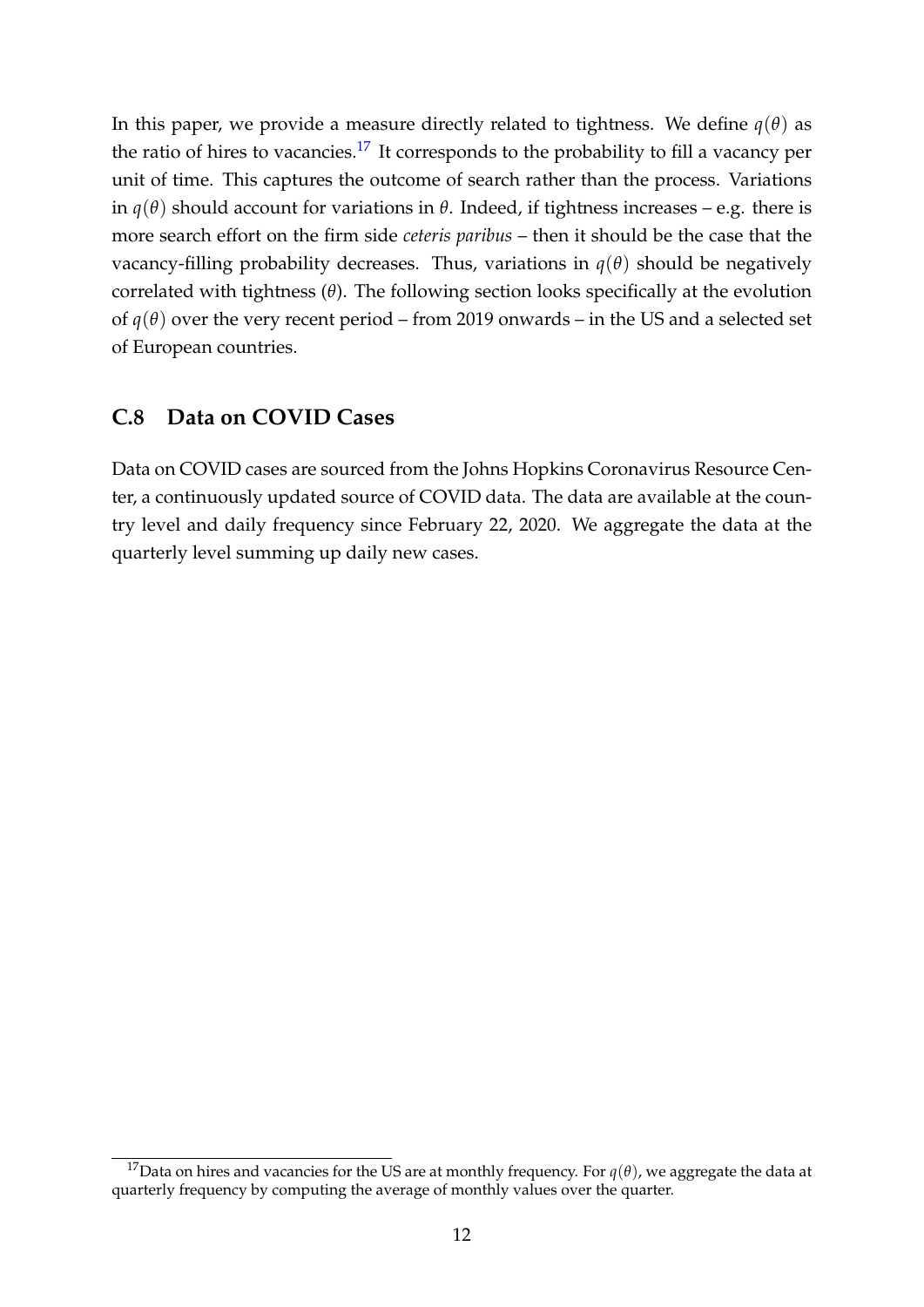## <span id="page-14-0"></span>**D Labor Market Tightness and the Effect of Public Policies**

This section provides empirical evidence on the state of the labor market in the US and several European countries in the recent period. It puts labor market tightness into perspective with the recourse to short-time work and unemployment insurance.

#### <span id="page-14-1"></span>**D.1 Evolution of Labor Market Tightness during the COVID Crisis**

As a first step, we document the evolution of the state of the labor market during the COVID crisis on both sides of the Atlantic. We look at variations in our proxy  $q(\theta)$ over time within country and decompose them into variations in the number of hires and of vacancies. Formally, this relies on the following mathematical decomposition:  $dq(\theta) = dh - dv$ . Online Appendix Figures [D1](#page-16-0) and [D2](#page-17-0) plot the evolution of the number of hires (in blue), vacancy postings (in red) and the ratio of the two (in green) over time at the country level. Each variable is divided by its its 2019Q4 level – the last full prepandemic quarter. As such, the series can be interpreted as deviations with respect to pre-pandemic levels.

**Findings for European Countries.** Online Appendix Figure [D1](#page-16-0) displays the three series for a selected set of European countries.<sup>[18](#page-14-2)</sup> For all them, pre-pandemic levels do not deviate significantly from one suggesting little variations, while the COVID crisis – marked by a red vertical line – causes adjustments of hires and vacancies. In Belgium, France, Ireland and Spain, the ratio of hires to vacancies *q*(*θ*) decreases sharply between the last quarter of 2019 and the second quarter of 2020, when the pandemic first hit. From the decomposition, it is clear that the drop is mainly driven by hires decreasing more than vacancies. However, by the third quarter of 2020 hires and vacancies are more or less back to pre-pandemic levels. Two notable exceptions are Sweden and the UK. In these countries, hires decrease less than vacancy postings, causing  $q(\theta)$  to increase.

**Findings for the US.** Online Appendix Figure [D2](#page-17-0) displays the same three series – hires, vacancies, and the ratio of the two – for the raw series (left panel) and for the adjusted series without recalls (right panel). The left panel of Online Appendix Figure [D2](#page-17-0) suggests a large 50% increase in hires compared to pre-pandemic levels, which contrasts sharply with the 25% decrease in vacancy postings. The right panel of Online Appendix Figure [D2](#page-17-0) plots the series of hires without recalls. In 2020, the dynamics is drastically different. It resembles much more the one in European countries, where

<span id="page-14-2"></span> $18$ The selection is based on data availability. These countries correspond to those for which we have information on hires, vacancies, and short-time work and unemployment insurance take-up.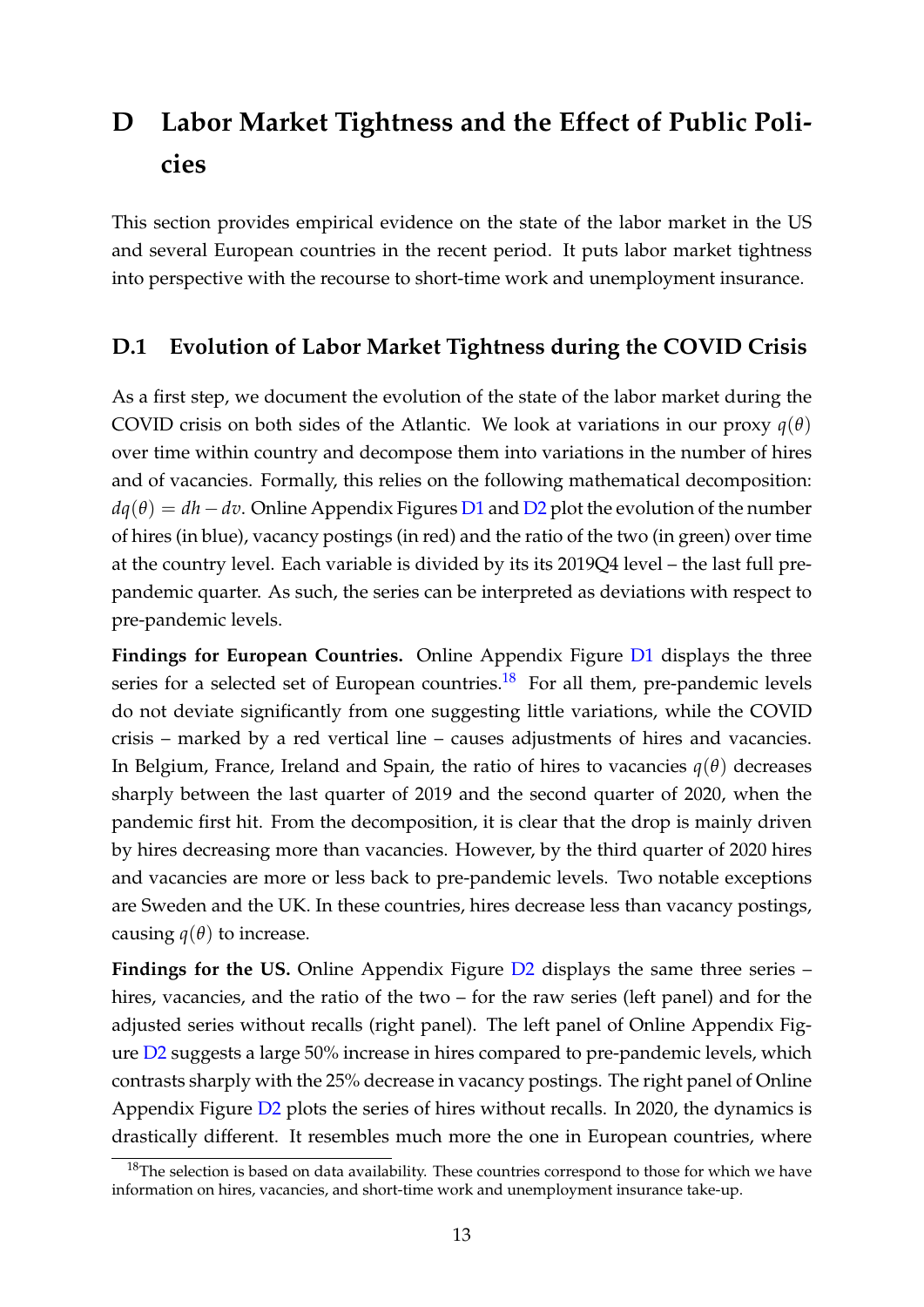hires have decreased more than vacancy postings and  $q(\theta)$  has decreased. At the beginning of 2021, the recall channel seems to be less strong. Those who have been recalled to their jobs were recalled in the six months following the pandemic (see [Hall](#page-24-6) [and Kudlyak](#page-24-6) [\[2021\]](#page-24-6) for results on the dynamics of recalls in the US). Moreover, by the end of 2020, the number of vacancy postings was beyond its pre-pandemic level.

Online Appendix Figure [D3](#page-18-0) shows the evolution of  $q(\theta)$  for the US from 2001 onwards. The blue line corresponds to the times series of  $q(\theta)$  using raw JOLTS data.<sup>[19](#page-15-0)</sup> The red line is obtained using our adjusted series of hires, i.e. hires without recalls.<sup>[20](#page-15-1)</sup> Both series evolve hand in hand until 2020, with little discrepancy between the two. This holds true regardless of the business cycle. On the contrary, following the COVID pandemic, the ratio of hires to vacancies diverges drastically depending on whether we incorporate recalls or not. Indeed, it increases a lot for the unadjusted series (in blue), suggesting a surge in hires with respect to vacancy postings, and reaches level close to that in the aftermath of the 2008 crisis (1.65). To the contrary, for the series without recalls (in red), the ratio falls to an unprecedented 0.2. This divergence of the two series occurs mostly during the first few months of the pandemic, when mobility in the US labor market stalled, with very few new hires and massive recalls. In November 2020, the two series reach similar levels – although very low (0.8) – and seem to be back on the same trend. This suggests that recalls were a key adjustment mechanism at the onset of the pandemic, in line with the findings of [Hall and Kudlyak](#page-24-6) [\[2021\]](#page-24-6).

**Cross-Country Comparison.** Online Appendix Figure [D4](#page-19-0) stacks all the time series of  $q(\theta)$  together. For the US, we plot the raw series (solid line) and the adjusted series (dashed line). The contrast in the evolution of the state of the labor market on both sides of the Atlantic is striking. In the US, the main adjustment mechanism seem to have been unemployment and recalls while in Europe there has been relatively fewer hires than vacancies compared to 2019Q4. These adjustment channels ought to be put into perspective with public policy decisions.

<span id="page-15-1"></span><span id="page-15-0"></span><sup>&</sup>lt;sup>19</sup>The series corresponds to the ratio of seasonally adjusted data for hires and vacancies. <sup>20</sup>See Online Appendix [C.6](#page-11-1) for more details.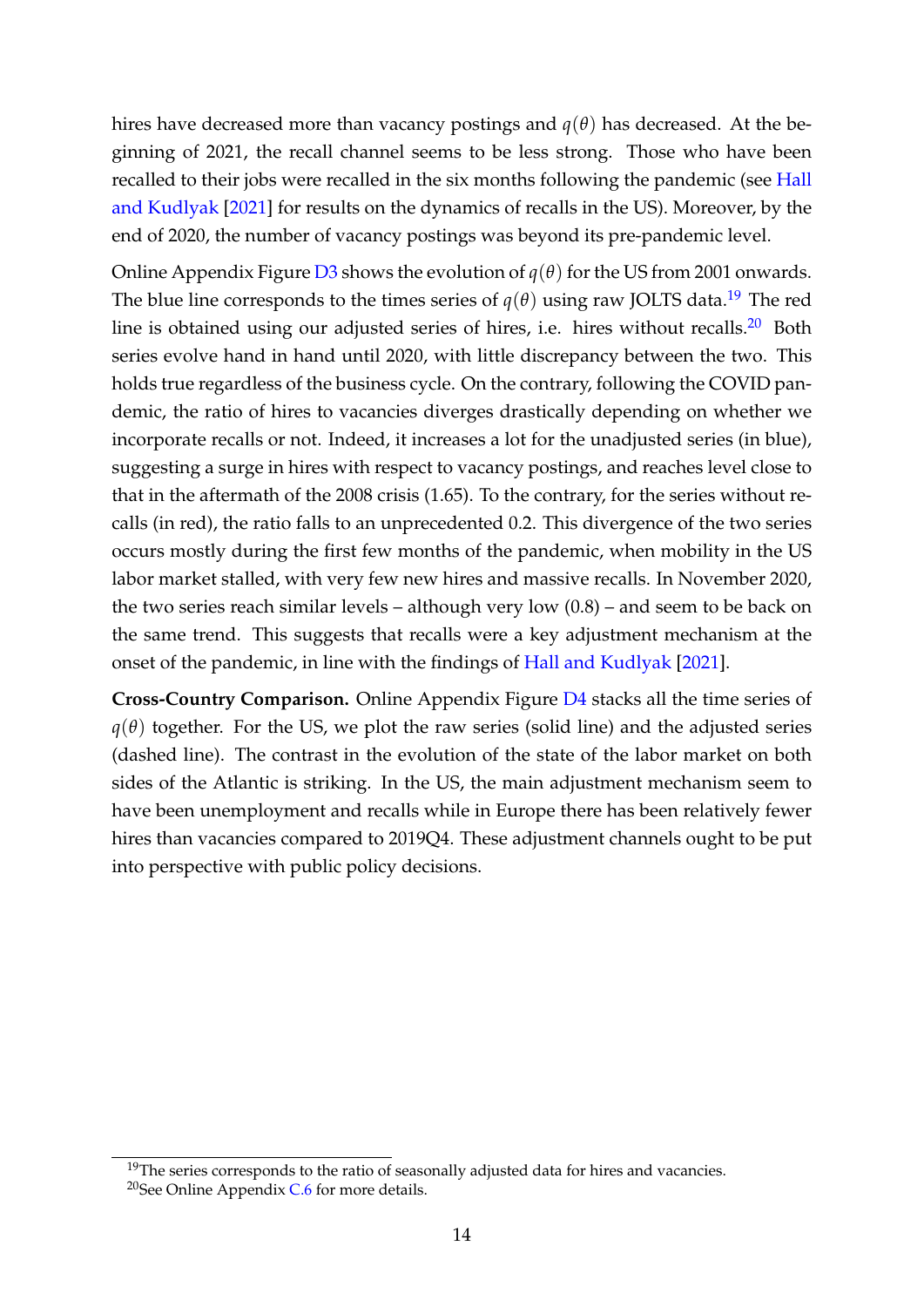

<span id="page-16-0"></span>Figure D1: CHANGE IN HIRES, VACANCIES, AND *q*(*θ*) RELATIVE TO 2019Q4

**Notes:** Data for European countries come from the Job Vacancy Statistics and Labor Force Survey, and for the US from the Job Openings and Labor Turnover Survey.  $q(\theta)$  corresponds to the ratio of hires to vacancies. For European countries, hires are proxied by recent job starters – i.e. individuals who reported having started their employment in the three months before the interview. Job openings are restricted to the private sector. Data are seasonally adjusted. Each variable is divided by its its prepandemic level, i.e. the last quarter of 2019. That is, we apply the following transformation:  $\tilde{x_t}$  = *xt*/*x*2019*Q*<sup>4</sup> . The red line corresponds to the outbreak of the COVID crisis, that is the end of the first quarter of 2020.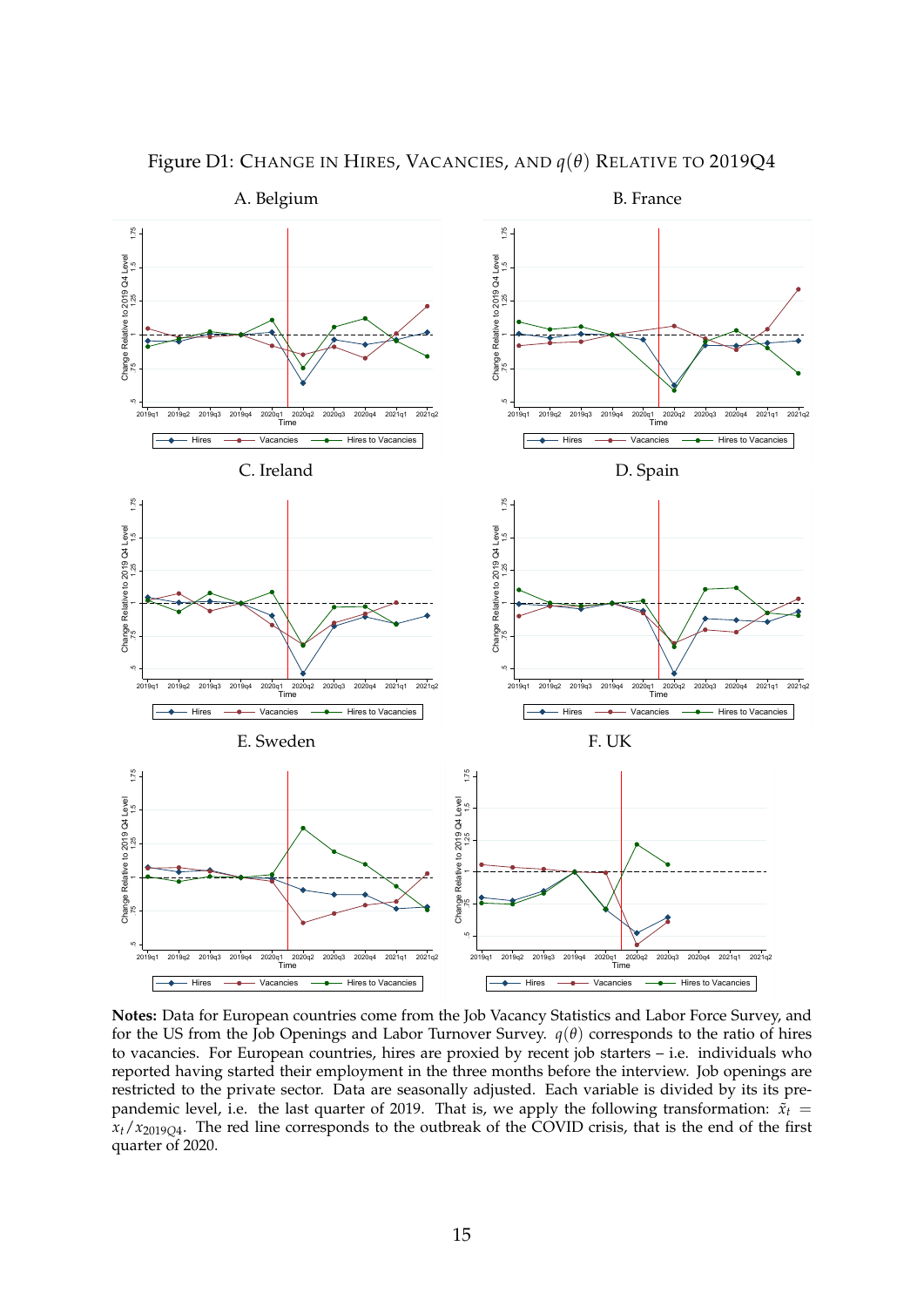Figure D2: CHANGE IN HIRES, VACANCIES, AND *q*(*θ*) RELATIVE TO 2019Q4

<span id="page-17-0"></span>

**Notes:** Data for European countries come from the Job Vacancy Statistics and Labor Force Survey, and for the US from the Job Openings and Labor Turnover Survey.  $q(\theta)$  corresponds to the ratio of hires to vacancies. For European countries, hires are proxied by recent job starters – i.e. individuals who reported having started their employment in the three months before the interview. Job openings are restricted to the private sector. For the US, two series are available depending on whether recalls are included in hires (solid line) or not (dashed line). See Online Appendix [C.6](#page-11-1) for more details. Data are seasonally adjusted. Each variable is divided by its its pre-pandemic level, i.e. the last quarter of 2019. That is, we apply the following transformation:  $\tilde{x}_t = x_t/x_{2019Q4}$ . The red line corresponds to the outbreak of the COVID crisis, that is the end of the first quarter of 2020.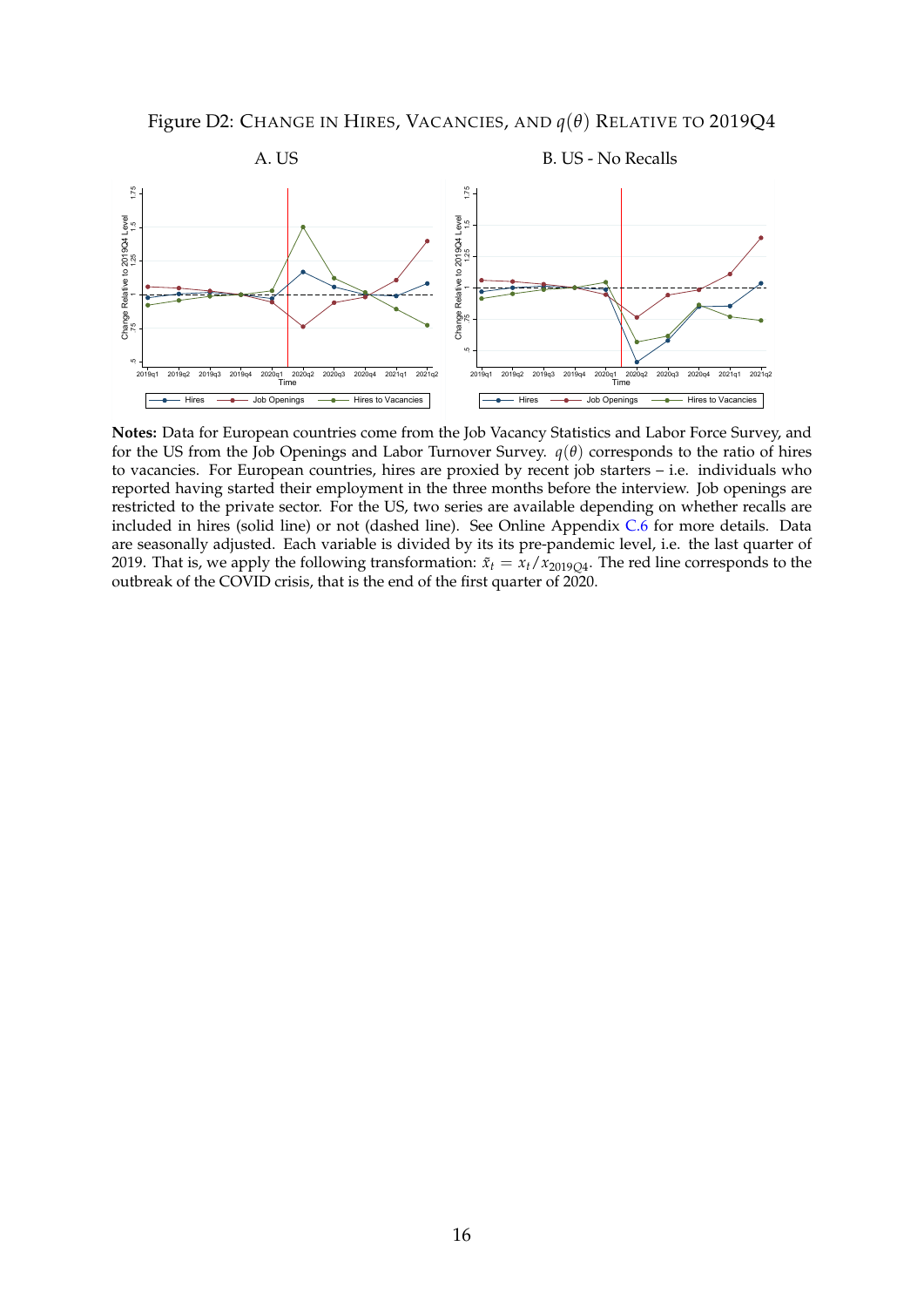<span id="page-18-0"></span>

#### Figure D3: EVOLUTION OF  $q(\theta)$  OVER TIME IN THE US

**Notes:** Data for hires and vacancies come from the Job Openings and Labor Turnover Survey. *q*(*θ*) corresponds to the ratio of hires to vacancies. Two series are available depending on whether recalls are included in hires (blue line) or not (red line). Recalls are situations in which individuals have been recalled to their previous jobs after a temporary interruption of their contract. Recalls are estimated using series from [Hall and Kudlyak](#page-24-6) [\[2021\]](#page-24-6). See Online Appendix [C.6](#page-11-1) for more details. Data are seasonally adjusted. The red lines correspond to the onset of the Great Recession and to the outbreak of the COVID crisis, respectively December 2007 and March 2020.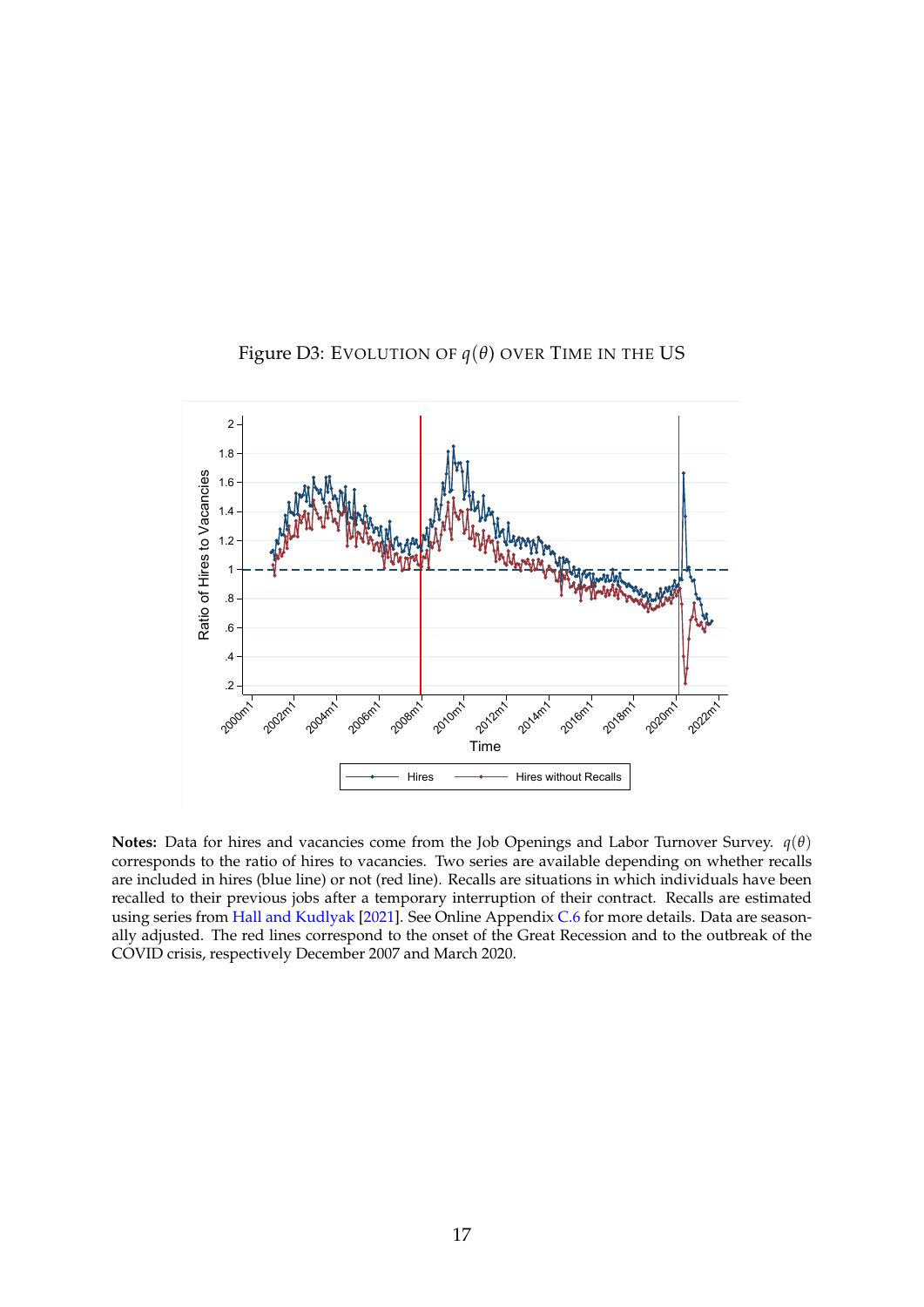<span id="page-19-0"></span>



**Notes:** Data for European countries come from the Job Vacancy Statistics and Labor Force Survey, and for the US from the Job Openings and Labor Turnover Survey.  $q(\theta)$  corresponds to the ratio of hires to vacancies. For European countries, hires are proxied by recent job starters – i.e. individuals who reported having started their employment in the three months before the interview. Job openings are restricted to the private sector. For the US, two series are available depending on whether recalls are included in hires (solid line) or not (dashed line). See Online Appendix [C.6](#page-11-1) for more details. Data are seasonally adjusted. Each variable is divided by its its pre-pandemic level, i.e. the last quarter of 2019. That is, we apply the following transformation:  $\tilde{x}_t = x_t/x_{2019Q4}$ . The red line corresponds to the outbreak of the COVID crisis, that is the end of the first quarter of 2020.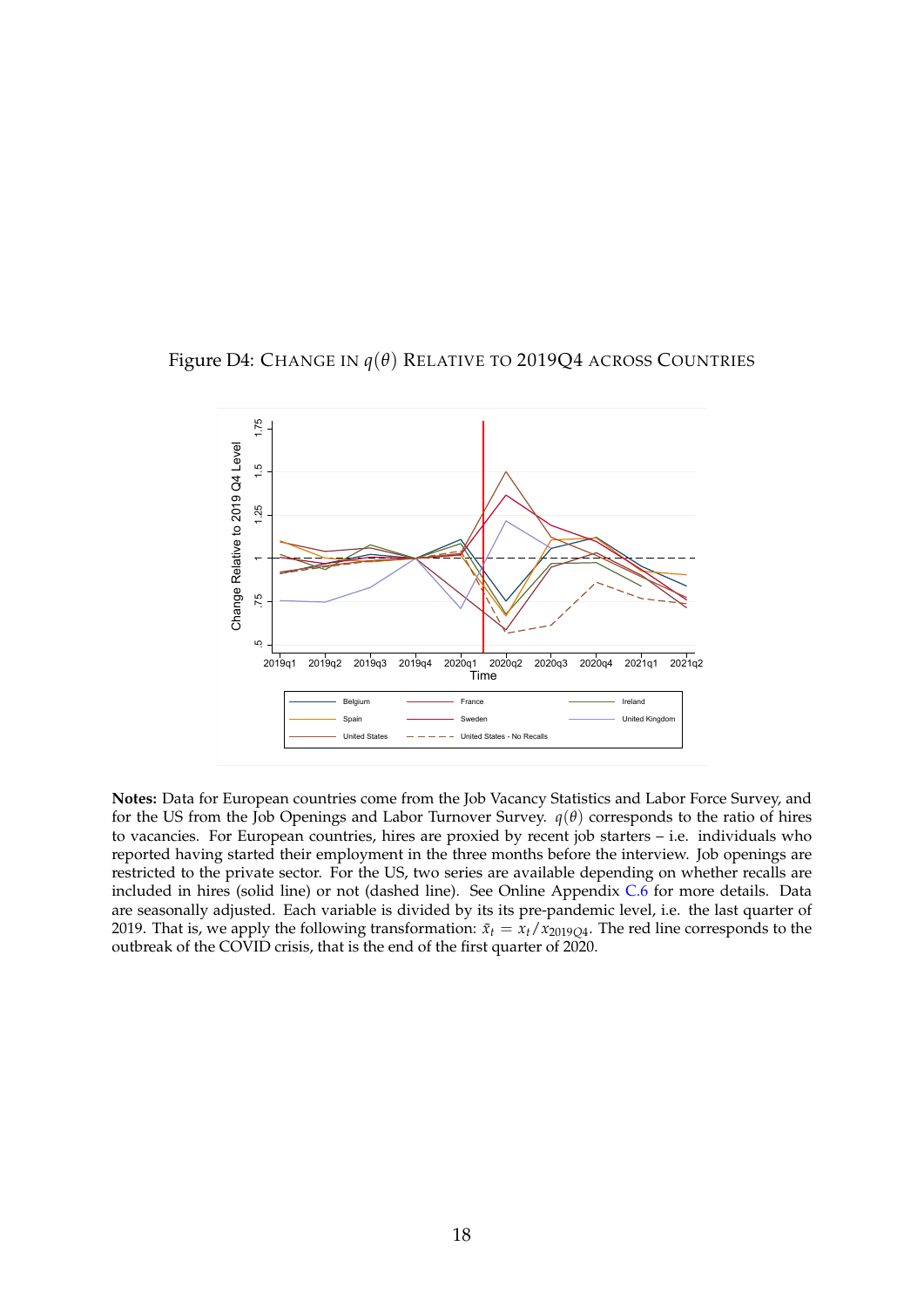#### Figure D5: EVOLUTION OF TIGHTNESS OVER TIME IN THE US & OPTIMAL TIGHTNESS ESTIMATES FROM M[ICHAILLAT AND](#page-24-7) SAEZ [\[2021\]](#page-24-7).



**Notes:** Data for hires and vacancies come from the Job Openings and Labor Turnover Survey. *q*(*θ*) corresponds to the ratio of hires to vacancies and reproduces our baseline estimate with recalls from Figure [D3.](#page-18-0) Estimates of optimal tightness come from Figure 6 in [Michaillat and Saez](#page-24-7) [\[2021\]](#page-24-7).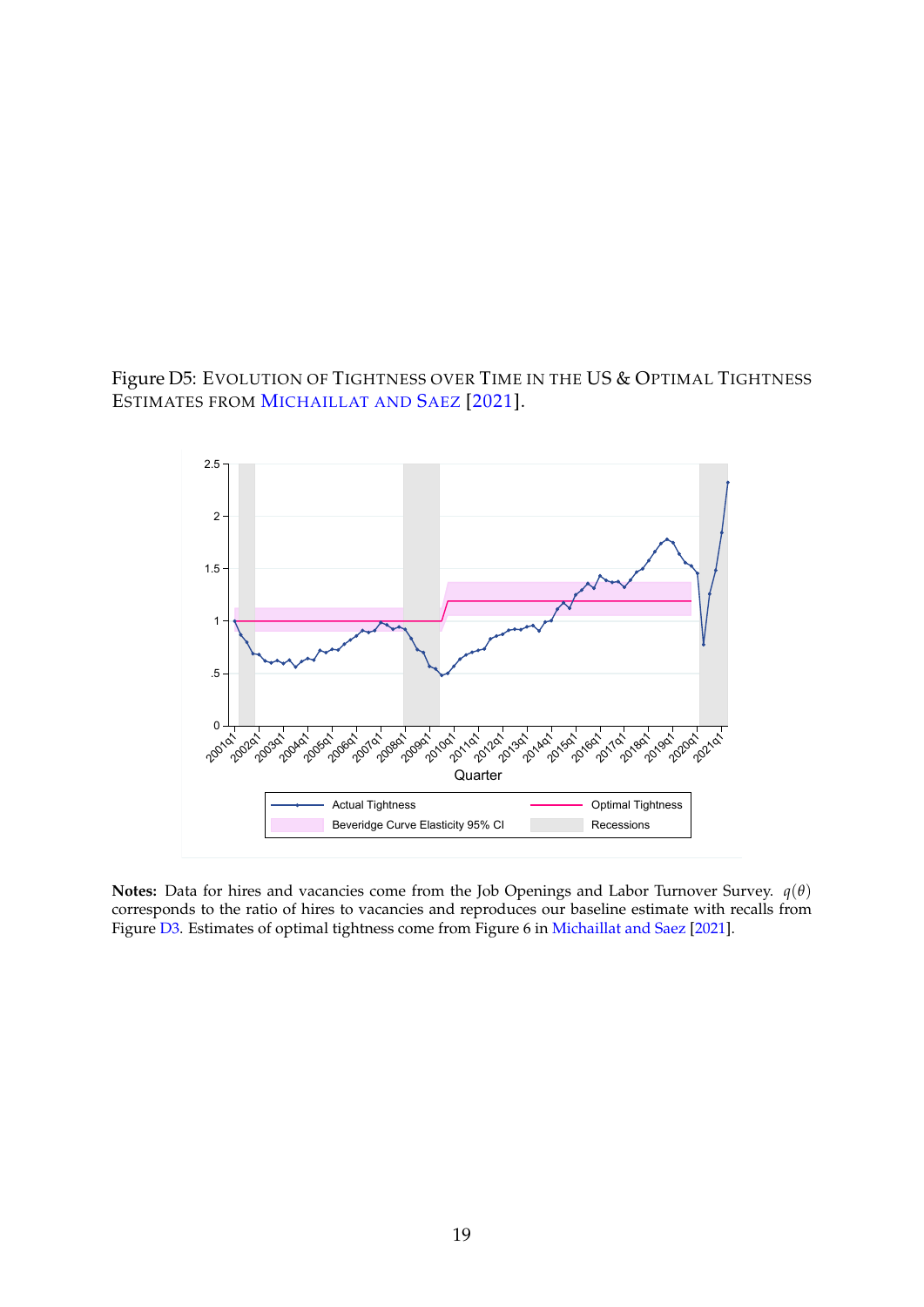#### <span id="page-21-0"></span>**D.2 Labor Market Tightness and Public Policies**

Public policies affect labor market tightness through their impact on vacancy postings, the number of unemployed and their search intensity. For example, there is a large strand of literature looking at the impact of more generous unemployment insurance on individuals' search effort. A recent paper by [Landais et al.](#page-24-8) [\[2018\]](#page-24-8) shows that this has in turn general equilibrium effects on how tight the labor market is. The literature on the impact of short-time work on search effort and tightness is scarcer. In this section, we correlate changes in the vacancy-filling probability with changes in the recourse to unemployment insurance and short-time work. This has the advantage of incorporating both policy instruments.

Online Appendix Figure [D6](#page-23-0) plots the correlation between changes in  $q(\theta)$  and in short-time work take-up (Panel A) or unemployment insurance take-up (Panel B).<sup>[21](#page-21-1)</sup> Outcomes are residualized to account for the effect of time, the intensity of the pandemic (proxied by the number of COVID cases) and the intensity in the recourse to the other policy instrument.

More specifically, we first difference all variables at the quarter-on-quarter level, i.e. using the following transformation:  $\tilde{x}_t = x_t - x_{t-1}$ . Then, we residualize both outcomes –  $q(\theta)$  and short-time work/unemployment insurance take-up – on year-quarter fixed effects, the quarter-on-quarter change in the number of COVID cases (quadratic), and in the take-up of the other policy instrument. For example, when correlating  $q(\theta)$ with short-time work take-up, we run the following linear regressions:

$$
\widetilde{y}_{t,i} = \gamma_1 \widetilde{U} I_{i,t} + \gamma_2 \widetilde{cases}_{i,t} + \gamma_3 \widetilde{cases}_{i,t}^2 + \widetilde{\alpha}_t + \widetilde{\xi}_{i,t}
$$

where *y* corresponds to  $q(\theta)$  or short-time work take-up, *i* indicates the country, *t* the quarter and  $\alpha_t$  a set of quarter fixed effects. Having run the above regression using  $q(\theta)$  and short-time work take-up as outcomes in turn, we then retrieve the predicted residuals for both outcomes, as  $\hat{\tilde{\zeta}}_{t,i} = \tilde{y}_{t,i} - \hat{\tilde{y}}_{t,i}$ . These residuals correspond to the dots in Online Appendix Figure  $D_6$ . The red line corresponds to the linear fit of a regression of  $q(\theta)$  on short-time work take-up and the set of controls. That is:

$$
\widetilde{q(\theta)}_{t,i} = \beta_{STW}\widetilde{STW}_{i,t} + \beta_{UI}\widetilde{UI}_{t,i} + \beta_1 \widetilde{cases}_{i,t} + \beta_2 \widetilde{cases}_{i,t} + \widetilde{\delta}_t + \widetilde{\epsilon}_{i,t}
$$

Both relationships between changes in  $q(\theta)$  and short-time work/unemployment insurance take-up are negative, although not significant. Whilst these relationships do not have a causal interpretation, they provide evidence of a negative correlation be-

<span id="page-21-1"></span> $21$  For more information on the definition of short-time work and unemployment insurance take-up data see Online Appendix [C.1](#page-9-1) and [C.2.](#page-9-2)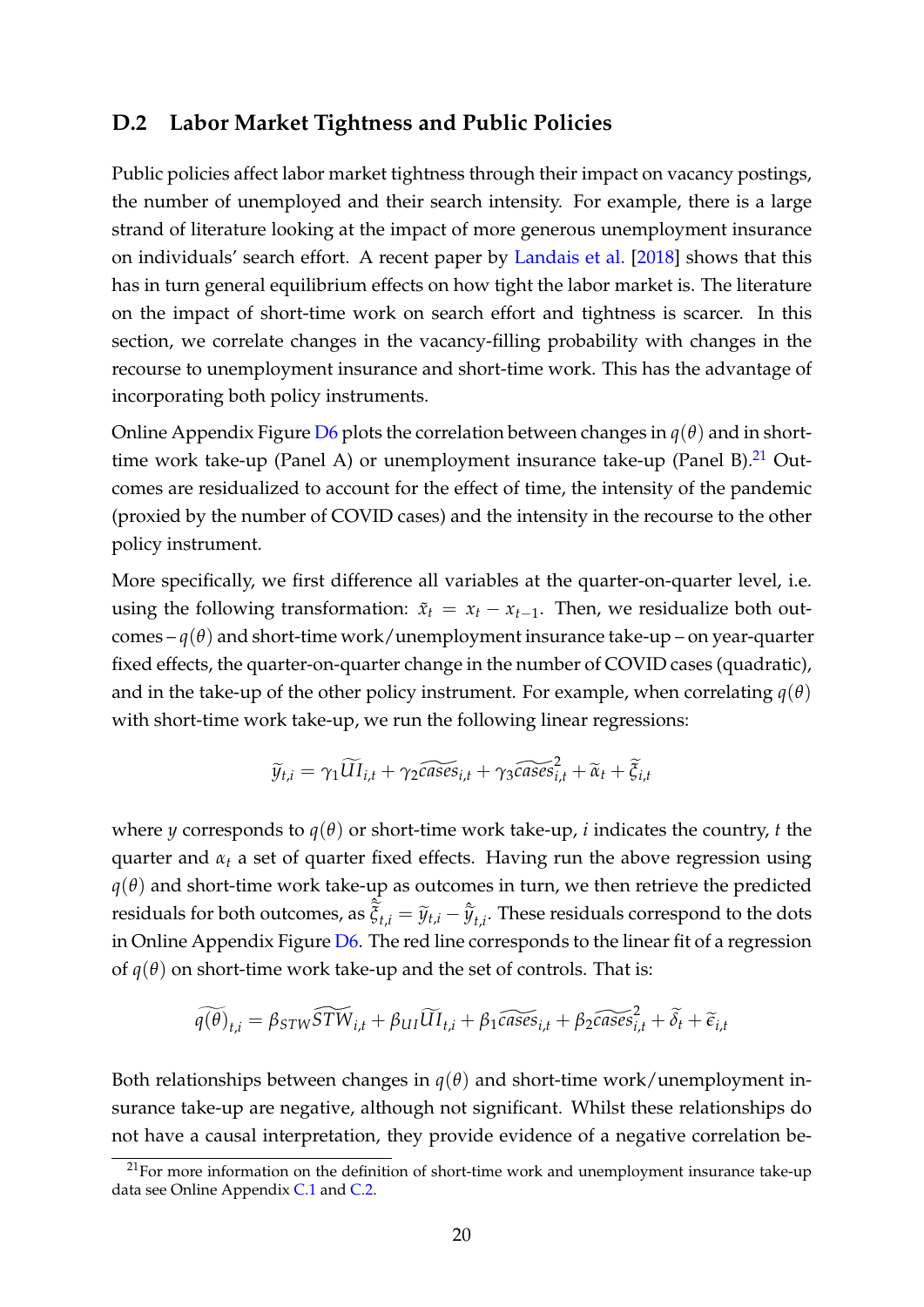tween short-time work/unemployment insurance take-up and  $q(\theta)$ , and hence of a positive one between short-time work/unemployment insurance take-up and tightness (*θ*).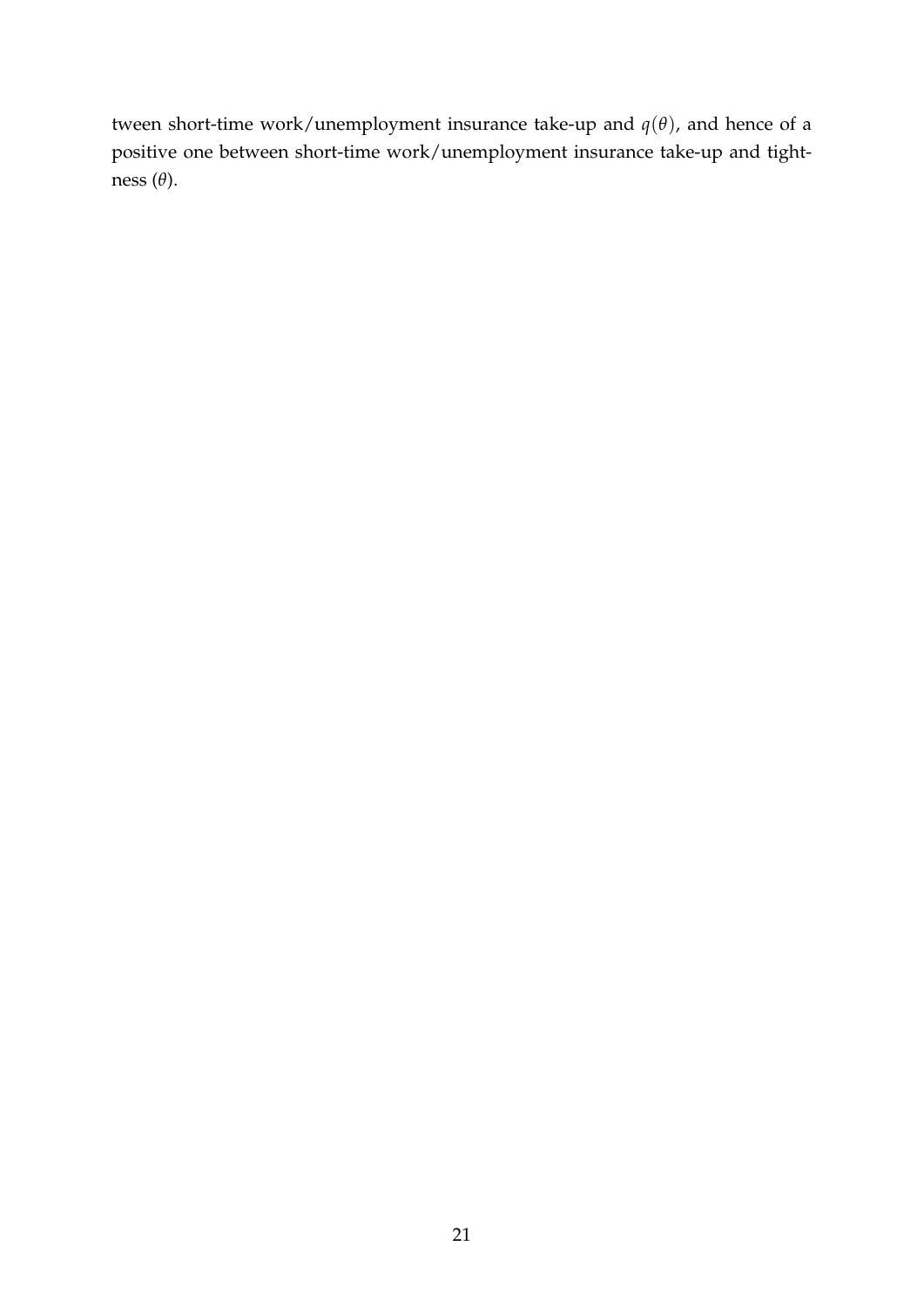<span id="page-23-0"></span>Figure D6: CROSS-COUNTRY SCATTER PLOTS OF *q*(*θ*) AND SHORT-TIME WORK/UNEMPLOYMENT INSURANCE TAKE-UP



A. *q*(*θ*) vs Short-Time Work Take-Up

B. *q*(*θ*) vs Unemployment Insurance Take-Up



**Notes:** The figure reports a scatter plot of the relationship between the quarter-on-quarter change in  $q(\theta)$  and the rate of short-time work/unemployment insurance take-up at the country level. Data are not seasonally adjusted. To remove the seasonal component, we take the quarter-on-quarter change – i.e. for a given quarter *t*, we apply the following transformation to the data:  $\tilde{x}_t = x_t - x_{t-1}$ . Short-time work and unemployment insurance take-up are computed as the ratio of the number of individuals in the program over the working age population. Outcomes are residualized against year-quarter fixed effects, the quarter-on-quarter change in the number of COVID cases (quadratic), and in the take-up of the other policy instrument. The red line represents the linear fit. The figure reports the slope coefficient and associated standard error (in parenthesis), clustered at the country level. Data for European countries come from the Job Vacancy Statistics and Labor Force Survey, and for the US from the Job Openings and Labor Turnover Survey. For European countries, hires are proxied by recent job starters – i.e. individuals who reported having started their employment in the three months before the interview. Job openings are restricted to the private sector. Data on short-time work and unemployment insurance take-up come from the OECD and national statistics. Data on COVID cases come from the Johns Hopkins Coronavirus Resource Center. Sho $2$ £time work and unemployment insurance take-up are computed as the ratio of the number of individuals in the program over the working age population.